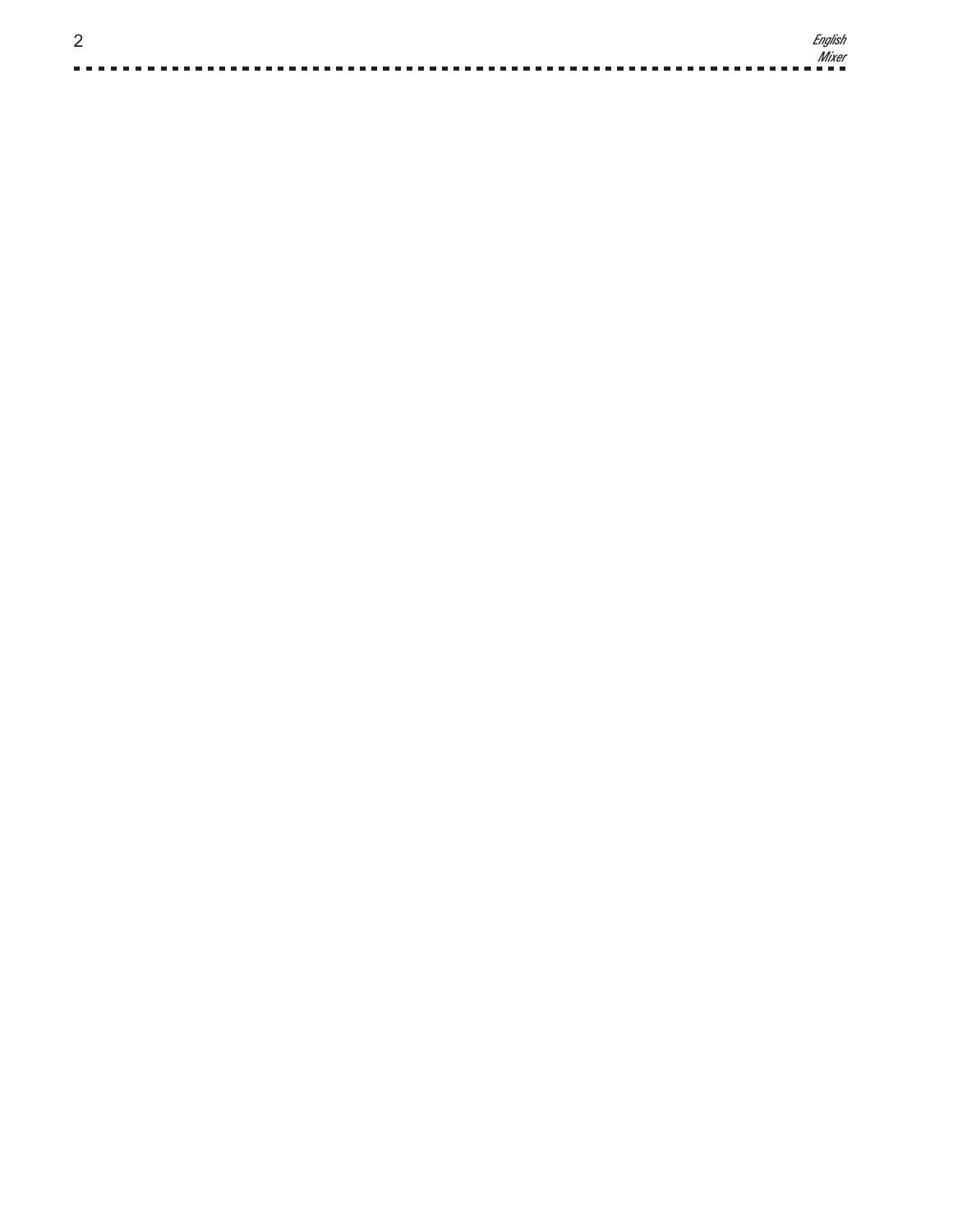### *Dear customer,*

*we congratulate you for choosing a high quality product which will surely satisfy your expectations.*

*With our thanks for choosing us, we kindly invite you to examine the present operating instructions manual before operating your new device.*

# *SUMMARY*

| 1              |                                 | <b>IMPORTANT SAFETY SUGGESTIONSAND</b>      |  |
|----------------|---------------------------------|---------------------------------------------|--|
| $\overline{2}$ |                                 |                                             |  |
|                | 2.1                             |                                             |  |
| 3              |                                 |                                             |  |
|                | 3.1<br>3.2                      | Technical data plate and CE marking  5      |  |
| 4              |                                 |                                             |  |
|                | 4.1                             | Transportation of the packed device  6<br>6 |  |
|                | 4.2                             |                                             |  |
| 5              |                                 |                                             |  |
|                | 5.1<br>5.2<br>5.3<br>5.4<br>5.5 | Device's parts reassembling 8               |  |

| 6               |     |                                           |  |
|-----------------|-----|-------------------------------------------|--|
|                 | 6.1 |                                           |  |
|                 | 6.2 |                                           |  |
|                 | 6.3 | Heating and cooling mixing cycles  13     |  |
|                 | 6.4 |                                           |  |
|                 | 6.5 |                                           |  |
|                 | 6.6 |                                           |  |
| 7               |     |                                           |  |
|                 | 7.1 | Washing the tank accurately  16           |  |
|                 | 7.2 | Washing the impeller and tap accurately16 |  |
|                 | 7.3 |                                           |  |
| 8               |     |                                           |  |
|                 | 8.1 | Maintenance during the components         |  |
|                 |     |                                           |  |
|                 | 8.2 |                                           |  |
|                 | 8.3 |                                           |  |
| 9               |     |                                           |  |
| 10 <sup>°</sup> |     |                                           |  |

### **WARNING:**



**GENERAL/MECHANICAL DANGEROUS DANGEROUS DANGER CELL ANGLES CELL ANGLES COLTAGE COLTAGE COLTA** 



**A TEXT IN UPPER-CASE, IDENTIFIED BY ONE OF THE SYMBOLS ABOVE, CONTAINS INSTRUCTIONS THAT, IF NOT FOLLOWED, MAY CAUSE HARM TO PEOPLE.**



**A text in lower-case, identified by this symbol, contains instructions that, if not followed, could cause damages or malfunctions to the device, or falls in its quality.**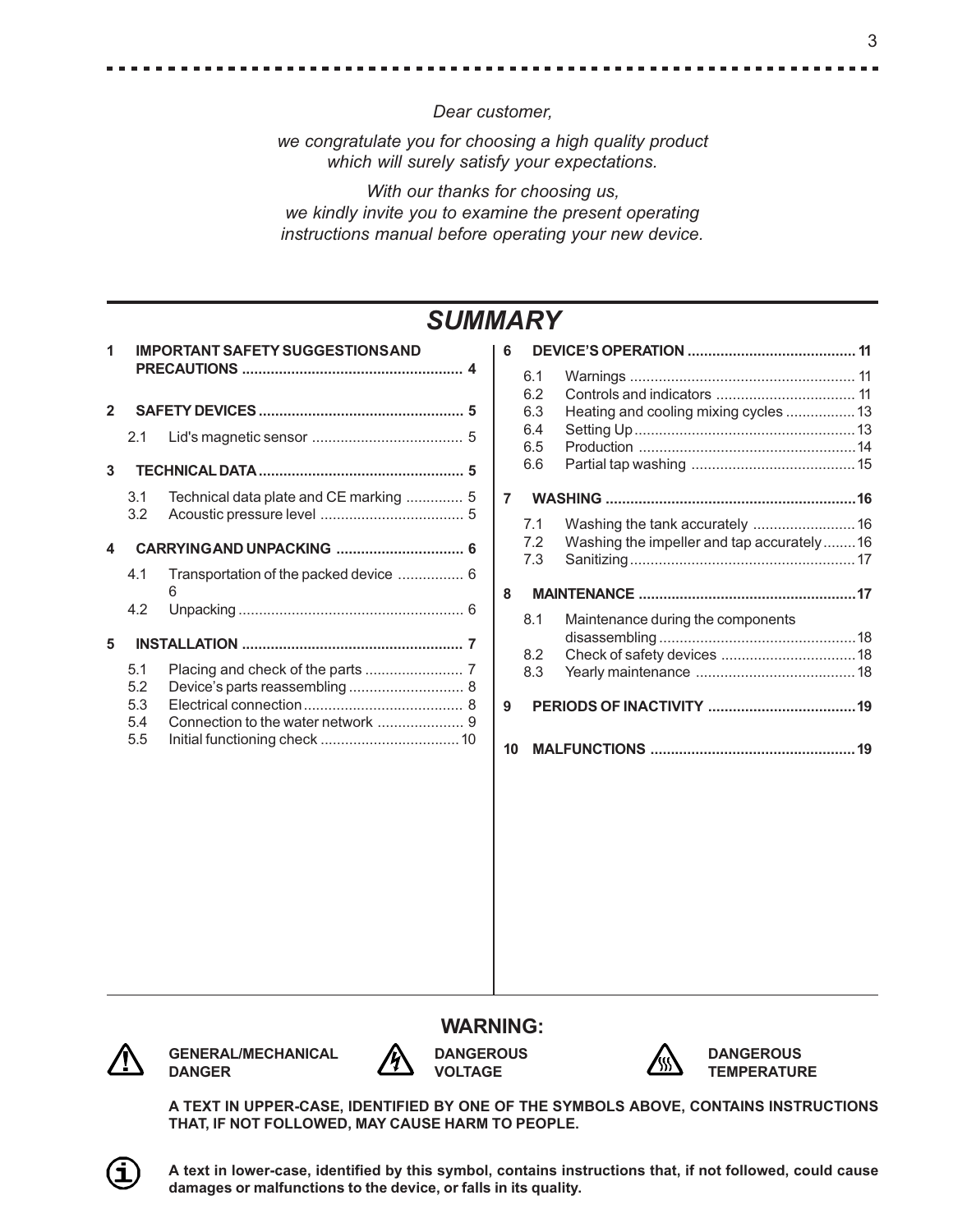# *1 IMPORTANT SAFETY SUGGESTIONS AND PRECAUTIONS*



#### **CAREFULLY READ THE INSTRUCTIONS CONTAINED IN THE PRESENT OPERATING INSTRUCTIONS MANUAL BEFORE INSTALLINGAND OPERATING THIS DEVICE. THESE INSTRUCTIONS HAVE BEEN DRAFTED FOR THE SAFETY OF INSTALLATION, OPERATIONAND MAINTENANCE OF THIS DEVICE.**

- The present manual of Operating Instructions, placed on the device in the packing and supplied with the Technical Handbook, the EC's conformity certification and the electrical tests schedule, is an essential part of the mixer (also defined, in the present manual of operating instructions, simply with the term, device) and must be preserved for any future consultation.
- The technical handbook must always be given, together with the device, to the Assistance Service's personnel or to the technicians, to whom you will eventually request assistance.
- In case of selling or transferring to other user, all the above mentioned documentation must be handed to the new user, so that he can be informed of the operation and relative technical information and safety instructions.



- **RESIDUAL HAZARD: DURING THE HOT AND COLD MIXING CYCLES, THE PRODUCT BECOMES VERY HOT (+65...+85°C). SERIOUS HEALTH DAM-AGE CAN BE CAUSED BY CONTACT WITH THE LID [5], THE TAP [11] AND THE DEVICE'S SURFACE [35] TOO. WHEN LID IS OPENED THE MACHINE STOPS, HOWEVER, THE MIXTURE REMAINS VERY HOT.PLEASE FOL-LOW THESE RULES:**
- Always check that the heating and cooling mixing cycles are completed or the product's temperature, as shown on the display, is sufficiently low before opening the lid or the tap.
- Pay attention if an electrical power supply failure (or a blackout) occurs during a hot and cold mixing cycle, as the mixture's temperature inside the tub could be still very high and the device thermometer would not be able to display it.
- If in doubt whether the mixture's temperature is sufficiently low, do not open the lid or the tap, unless it is absolutely necessary. Should this occur, wear protective clothing (gloves, overalls, etc.), in order to avoid direct contact with the product.



**DO NOT INTRODUCE YOUR FINGERS OR OBJECTS IN THE DEVICE'S LOOPHOLES.**

**DO NOT REMOVE OR HIDE, FOR ANY REASON, ANY LABEL APPLIED ON THE DEVICE.**

**NEVER OPEN THE PROTECTING PANELS. THE DEVICE DOES NOT CONTAIN, IN ITS INSIDE, PARTS WHICH CAN BE OPERATED BY THE USER.**



#### **THE USER MUST NOT EXECUTE OPERATIONS WHICH ARE NOT CLEARLY CONTAINED IN THE PRESENT USER'S MANUAL. ANY OPERATION WHICH REQUIRES TOOLS NOT GIVEN IN THE DEVICE'S EQUIPMENT IS TO BE CARRIED OUT ONLY BY THEASSISTANCE SERVICE OR BY TECHNICALLY AUTHORISED PER-SONNEL.**

- Always unplug the device before undertaking any operation requiring access to the device's moving parts (i.e. the beater).
- Any modifying of the electrical supply must be exclusively performed by professionally qualified and certified personnel.
- **Any use of the machine other than heating and cooling mixture is considered improper.**
- Do not connect and/or operate the device when any part is missing, except for specifically mentioned cases.
- The device has been made to be operated by adults, prohibit children to play with it.
- Modifying, or attempting to modify this device, can be dangerous and would void any type of warranty.
- Always use original spare parts.
- In the event of the use of the device being no longer required, deactivate the machine by severing the electric cable (after unplugging it from wall socket). In addition, follow these recommendations:
- avoid dispersing the freezing gas and the oil contained in the device;
- carry out the draining and/or recycling according to the local provisions of the law currently in force on this matter.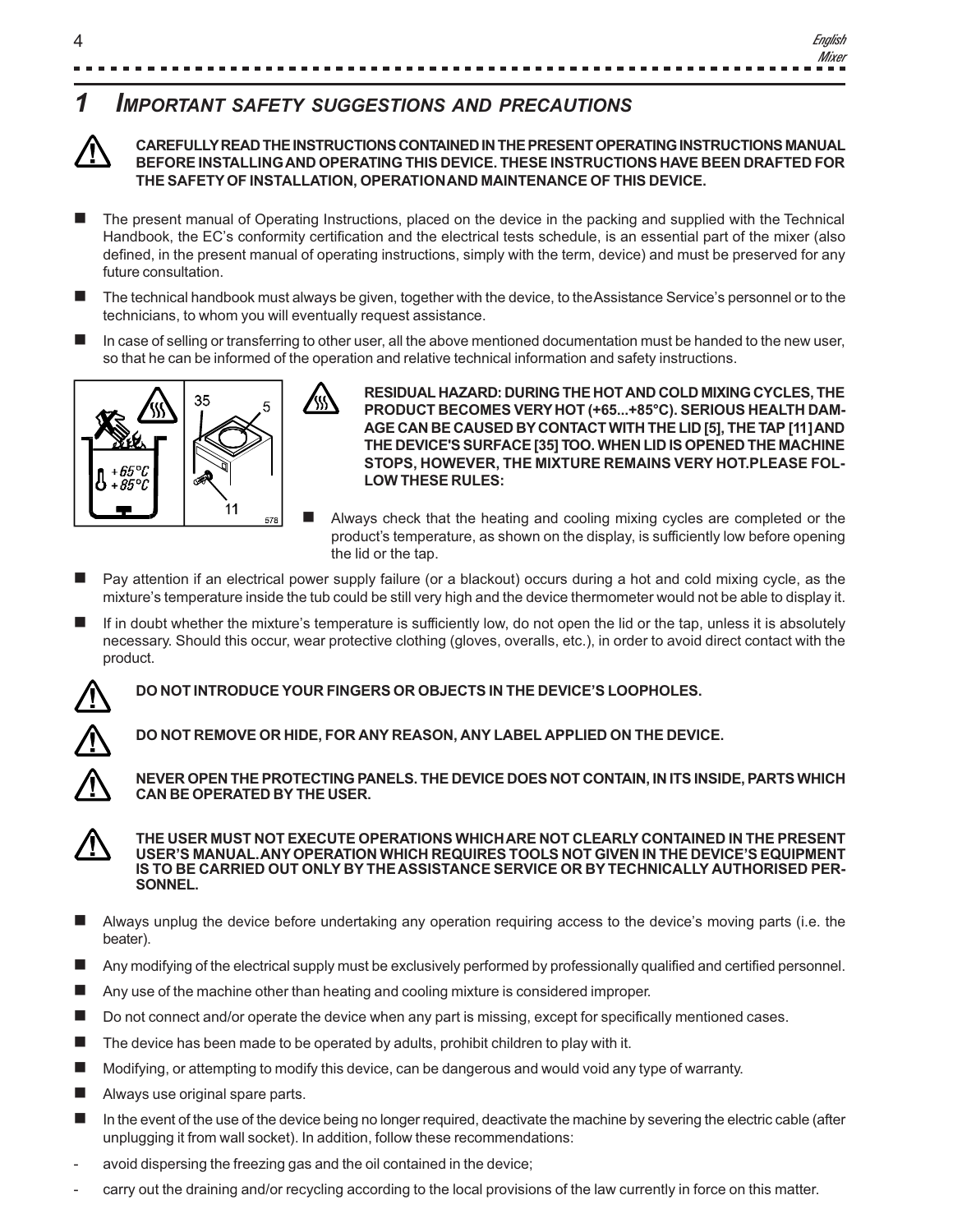# *2 SAFETY DEVICES*



**DO NOT ALTER THE SAFETY DEVICESAND DO NOT UTILIZE THE MACHINE IF THE SAFETY DEVICES ARE DAMAGED OR MALFUNCTIONING.**

**THE MANUFACTURER IS NOT RESPONSIBLE FOR POSSIBLE DAMAGES CAUSED TO PEOPLE OR OB-JECTS BY THE ALTERING OR BYPASSING SUCH DEVICES OR RELATIVE CIRCUITS.**

# *2.1 Lid's magnetic sensor*



This safety device, featuring an approved type magnet [1] and a magnetic contact [2] avoids accidents caused by the accidental starting of the beater when the lid is open. In consequence the device can't operate when the lid is open, and if it is opened during its functioning the beater immediately stops.

In any case the lid's magnetic sensor MUST NOT be considered a control to be used for the normal stop of the device.



**DURING THE NORMAL USE, THE DEVICE MUST BE STOPPED ONLY BY USING THE BUTTONS ON THE CONTROL KEYPAD,AND NOT BY OPEN-ING THE LID.**

The magnet [1] and the magnetic contact [2] must be assembled as follows: the grooves [3] and the stencilled semicircle [5] on the bottom of the magnet [1] must coincide with the grooves [4] (marked by a white line down the side) and the stencilled semicircle [6] on top of the magnetic contact [2]. **The device will not work unless all parts have been correctly assembled in accordance with these instructions.**

# *3 TECHNICAL DATA*

# *3.1 Technical data plate and CE marking*

| <b>MODEL</b>    |                        |     |     |
|-----------------|------------------------|-----|-----|
| S/N             | <b>YEAR</b>            |     |     |
| v               | Hz                     | ארי |     |
| <b>COOLING</b>  | Kw                     |     |     |
| GAS             | gr/oz                  |     |     |
| LOW-SIDE (PSIG) | HIGH-SIDE (PSIG)<br>17 |     | 401 |

The technical data plate and CE marking must not be removed. It is placed on the back side of the device and identifies:

- the name and address of the manufacturer [1];
- the designation of the model [2];
- the relative serial number [3] and the year of construction [4];
- the values of voltage and frequency [5];
- the type of cooling [6], the power [7] and current [8] consumption;
- the type and quantity of freezing gas contained [9];
- the values of high and low pressure [10] and the CE marking [11].

# *3.2 Acoustic pressure level*

The average equivalent continuous acoustic pressure level of this device is quoted in the Technical Handbook (Technical Data section). This data has been measured at 1 meter from the surface of the device and at 1.60 meters from groundlevel, during the device's functioning.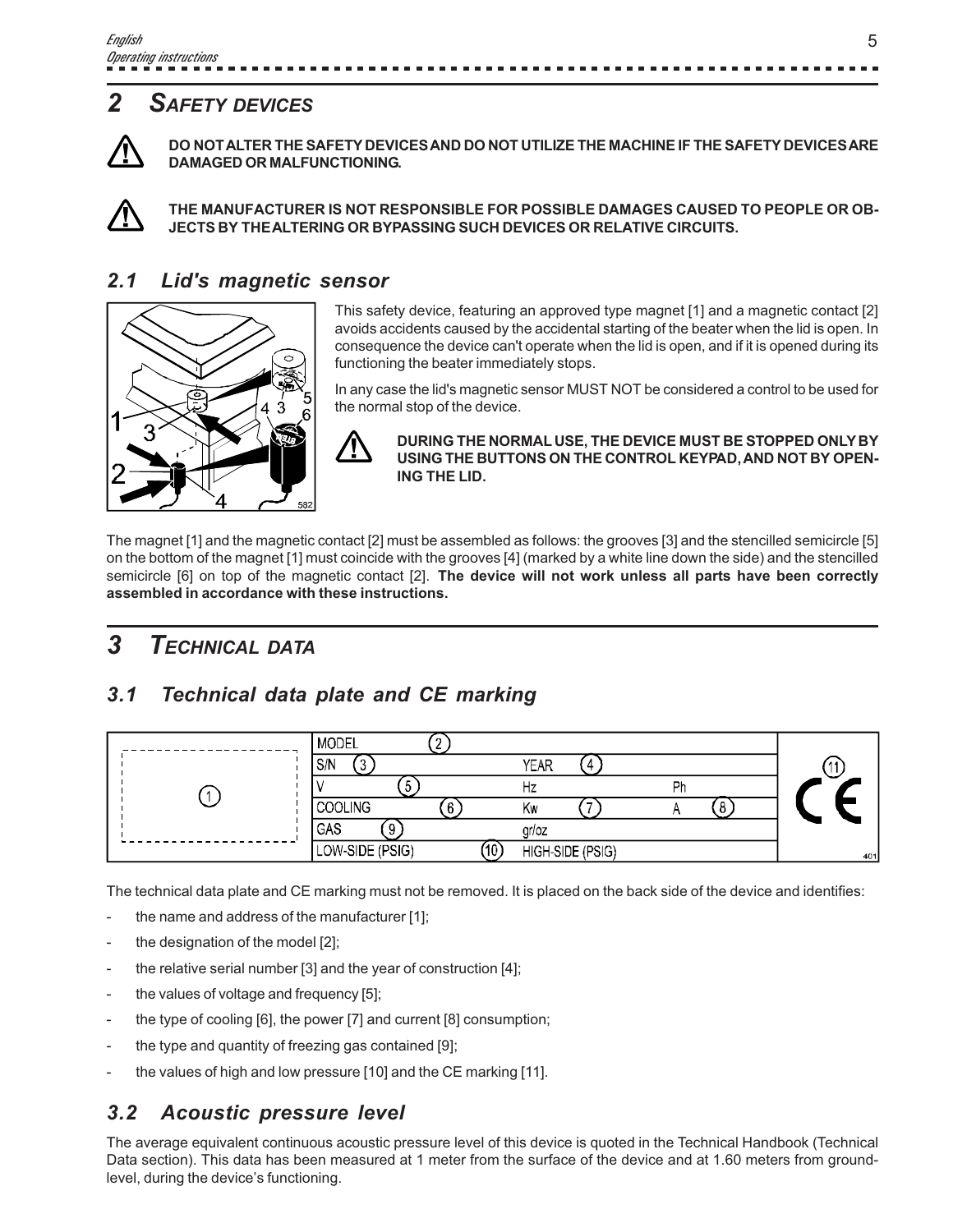# *4 CARRYING AND UNPACKING*

*Note: We suggest you to let the Assistance Service or qualified technicians carry out the transportation, unpacking and installation.*



**TO LIFT THE DEVICE ALWAYS USE AN ADEQUATE LIFTING DEVICE. ATTEMPTING TO LIFT IT MANUALLY IS DANGEROUS AND CAN DAM-AGE YOUR HEALTH.**

The device's weight specifications, both inclusive of packaging and net, can be found in both the supplied documents and on the packaging itself.

i

**To prevent the oil contained in the compressor to flow into the refrigerating circuit, it is necessary to always keep the device in upright position, both during carrying and during the installation and operation. Always follow the instructions on the packing.**

# *4.1 Transportation of the packed device*



The packing has been projected to assure at the device the highest protection.

It is therefore suggested to transport the device while it is packed as near as possible at the place where it will be installed.

To carry the packed device, use an elevator, or a bench trolley, inserting its forks in the basement's holes.

# *4.2 Unpacking*





- WOOD PACKING: unnail the top panel, then separate the lateral panels.
- CARDBOARD PACKING; cut the strips and remove the cardboard from the top;

After having opened the packing, make sure the device isn't damaged. In case of doubt, do not use it, and call the Seller.



**THE OPENING OF THE LATERAL PANEL IS ONLY ALLOWED TO THE ASSISTANCE SERVICE OR TO QUALIFIED TECHNICIANS AND MUST BE MADE BEFORE CONNECTING IT. MAKE SURE NOT TO DAM-AGE THE INTERNAL PARTS OF THE DEVICE.**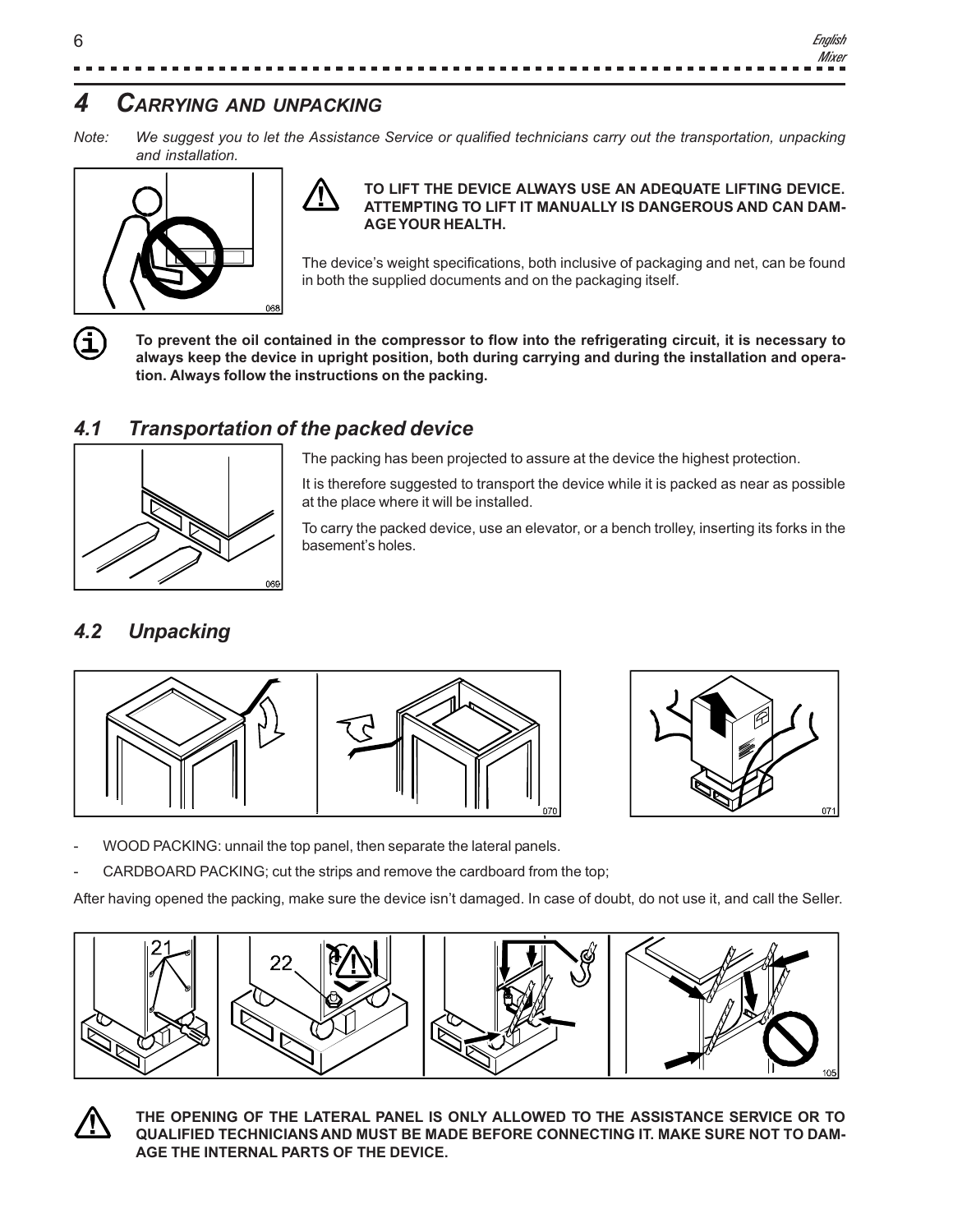- Remove both the lateral panels unscrewing the relevant fixing screws [21];
- Find and unscrew the bolts [22] which fix the device's frame at the packing's basement;



**The outlet of the supply cable is placed on the device's lower side. During the lifting make sure not to damage it.**

Lift the device from the basement, possibly working on the lower side, near the wheels, and however, only on the frame's carrying parts. Remove the basement, and lean the device on the floor avoiding bumps;



**DO NOT insert objects, ropes or brackets for the lifting THROUGH the device, since these could damage the inside parts.**

- Re-close the lateral panels;
- Replace or move the packing, which is produced with entirely recyclable materials  $(\sum)$ .

## *5 INSTALLATION*



**THE INSTALLATION MUST BE CARRIED OUT ONLY BY THE ASSISTANCE SERVICE OR BY TECHNI-CALLY AUTHORISED PERSONNEL AND IN COMPLIANCE WITH THE LAWS IN FORCE, ALWAYS FOL-LOWING INSTRUCTIONS OF THE MANUFACTURER.**

### *5.1 Placing and check of the parts*

 $\mathbf i$ 



Place the device on the floor, on a flat and steady surface.

Install the device away from any source of heat, avoiding a direct exposition to sun radiation and making sure that air can freely circulate around each side of the device itself.

**The devices with AIR CONDENSING need at least a 20'' (50cm) free space in front of the condenser's grill, to assure the refrigerating plant correct functioning. Further information are reported on the Technical Book (Technical Data section).**



Check that all of the listed components are present:

- Lid [5];
- Drip tray [26] with bracket [27];
- Tap [11] including: inner body [12]; piston [13]; cover [14], lever [15]; fastening knob [16];
- all the **technical documentation** (in addition to this handbook): the Technical Handbook, the EC's Conformity Certification and Electrical Test's Schedule.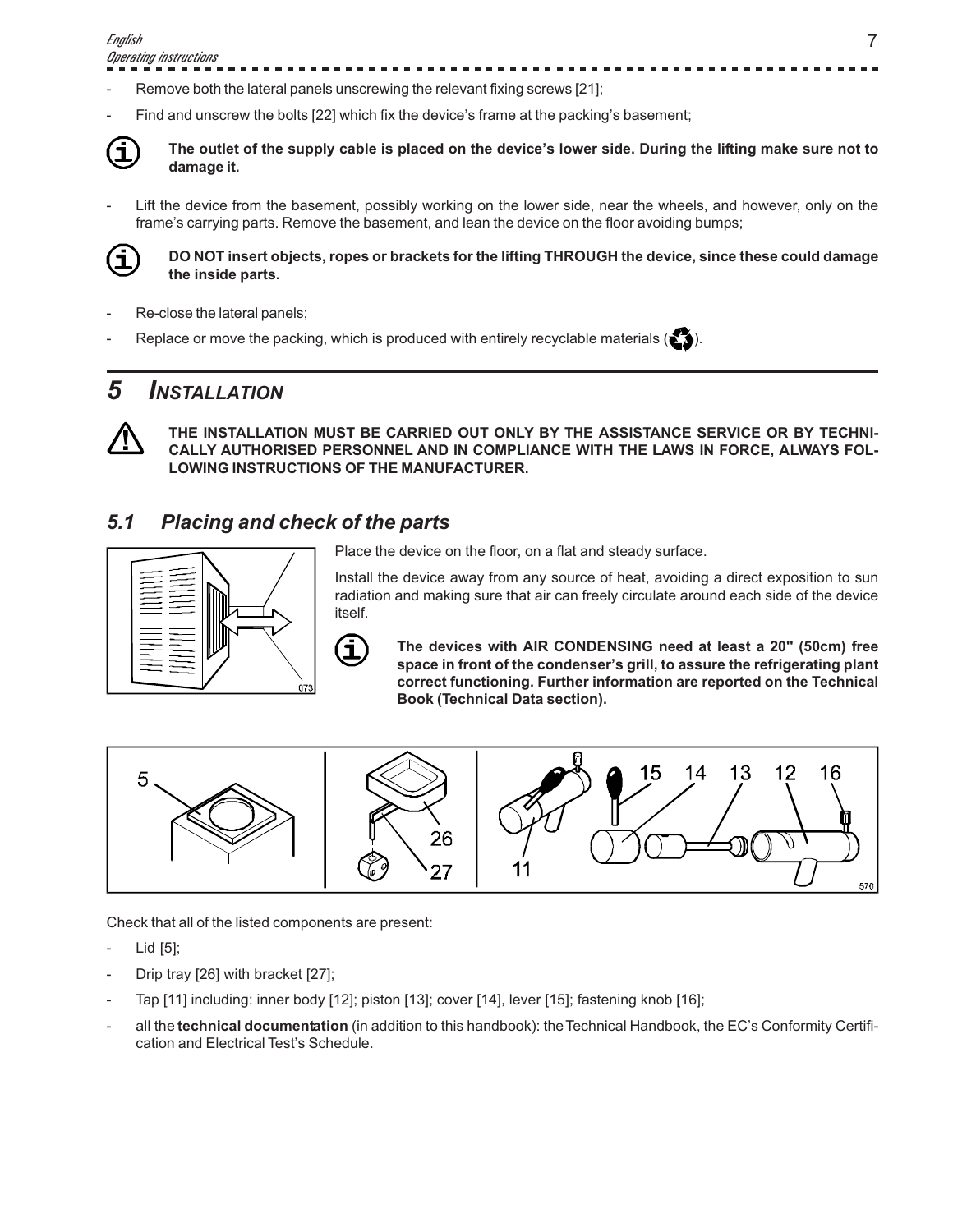26

27

 $12<sup>4</sup>$ 

# *5.2 Device's parts reassembling*



- Before inserting the tap, turn the lever [15] fully to the LEFT (OPEN position). Failing to do so might prevent the tap from fully inserting in the slot;
- Ease (do not fully unscrew it) knurled fastening knob [16];
- If necessary, lubricate the piston's end [13], inside the slot [3], and their gaskets, with food-compatible grease (i.e. vaseline);
- Fully insert [11] into the slot [3] and tighten fastening knob [16];

**Check that the knob's head [16] is correctly and firmly fixed in the slot [3], as to avoid damage to the gaskets and subsequent leakages.**

- Turn tap's lever fully to the RIGHT (CLOSED position). Check that there is no excessive strain on the part.
- Install drip tray [26] (with its bracket [27]) onto the front panel.

# *5.3 Electrical connection*



**THE SUPPLY'S VOLTAGE REQUIRED BY THE DEVICE IS HIGH, SO, IT IS PARTICULARLY DANGEROUS. THE WORKS ON THE SUPPLY'S ELECTRIC CIRCUITS MUST BE MADE WORKMANLIKE BY QUALIFIED STAFF.**



**THE ELECTRIC SAFETY OF THIS AUTOMATIC DEVICE IS REACHED ONLY WHEN THE SAME IS CORRECTLY CONNECTED, BY QUALIFIED AND CERTIFIED PERSONNEL, TO AN EFFICIENT EARTHING SYSTEM, MADE AS PROVIDED FOR IN FORCE SAFETY REGULATIONS.**

**The manufacturer must not be considered responsible for eventual damages caused by an inadequate electric or earthing system.**

All the electric device's features required for the system's proportioning are reported on the Technical Data Plate and on the Technical Handbook.

**FOR PREPARING THE ELECTRIC SYSTEM WHICH SUPPLIES THE DEVICE, IT IS COMPULSORY TO FOL-LOW THE PRESCRIPTIVE STANDARDS IN FORCE. IN PARTICULAR:**

- The electric capacity of the system must exactly match the supply's voltage and frequency required by the device;
- the current capacity of the system must be suitable for the device's input;
- the system must end with an accepted 4 pole electric socket and with electric and mechanical suitable characteristics. The electric socket's poles must be marked with appropriate letters (phases R-S-T + earth); the earth's pole must be recognizable;
- the electric socket must prevent, through appropriate mechanical measures, the plug's wrong connection;
- the electric socket must have, above or annexed, a breaker, conformed to the in force safety laws, with an associated gearing placed near the device, in a position easily reachable by the operator. It must also be protected by fuses, above or annexed, with characteristics suited at the current absorbed by the device.

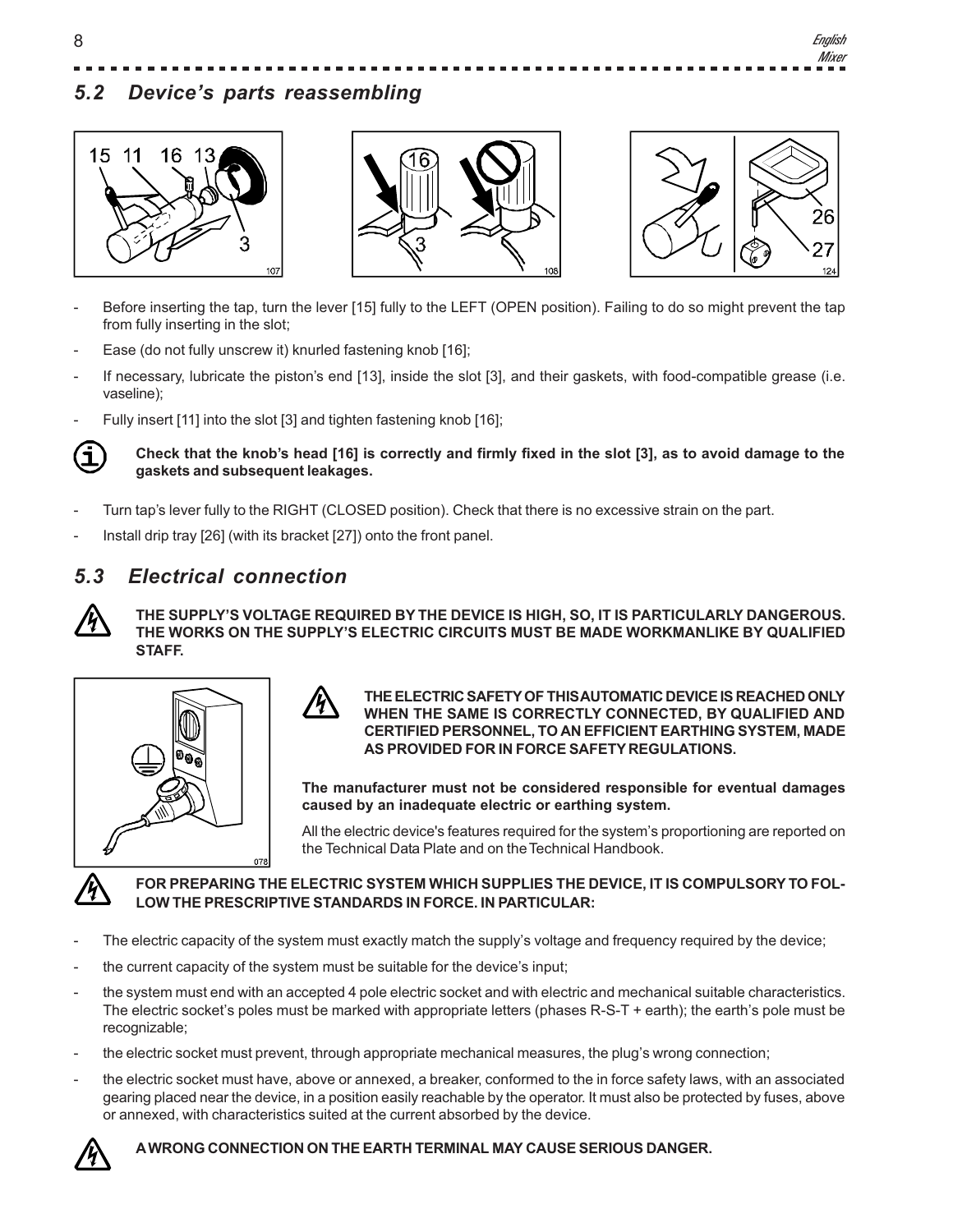

A 4 pole plug, suitable with the current socket, must be installed at the end of the device's power supply cable.

The device's power supply cable is composed by 3 or 4 coloured wires, and eventually marked with appropriate bands, which must be connected to the relevant plug's terminals, as shown in the following table.



**A WRONG CONNECTION IN THE PLUG'S INSIDE MAY CAUSE SERIOUS DANGER. FOR THE CONNECTION, ONLY ADDRESSYOUR SELVES TO QUALIFIED AND AUTHORIZED TECHNICIANS.**

| <b>Kind</b><br>of supply | Wire<br>colour | Wire<br>marking band | Code marked near<br>plug's terminal |
|--------------------------|----------------|----------------------|-------------------------------------|
| <b>EARTH</b>             | <b>GREEN</b>   | None                 | PE or $\bigoplus$                   |
| Phase R                  | <b>BLACK</b>   | )R                   | R or L1                             |
| Phase S                  | <b>RED</b>     | JS,                  | S or L <sub>2</sub>                 |
| Phase T                  | <b>WHITE</b>   |                      | T or L <sub>3</sub>                 |



**Before using the device it is necessary to:**

- **connect it to the water network, if the device features a water condenser (Ref. Par. 5.5);**
- carry out the initial functioning checking (Ref. Par. 5.6).

## *5.4 Connection to the water network*

If your machine is provided with an AIR condenser, only water INLET pipe is necessary (for washing operations); in case the machine is provided with a WATER condenser, both INLET and OUTLET pipes are necessary.



**FOR THOSE MACHINES PROVIDED WITH A WATER CONDENSER: Do not let water from a TOWER in, unless they have been specifically designed to utilize water from a tower. Unless otherwise specified, the machine is designed to utilize water from a WELL.**



i

*Note: In the "Technical Data" section of the Technical Handbook you will find the necessary specifications regarding the water's correct temperature in order to operate the machine.*

**The use of below standard tubes and connections may cause water drops, with consequent inconvenience for Your laboratory and, if the drop is abundant with squirts, damage the device.**



Use linen-rubber tubes for water connection, arranged for 218 PSI (15 bar), interposing a valve or a faucet [B] **ABOVE**the delivery pipe; use a 3/4" rubber holder [C], well fixed with a proper band [D] to connect the tubes at the device's union.

*Note: Tubes for the water feeding of households are on the market (ex. dishwashers) which, in addition to being cheap, feature the requested characteristics and are predisposed with a rubber holder.*

Pipe unions are placed on the machine's rear panel, they are labelled  $\blacksquare$  [A] and marked:

#### **IN:** fresh water **INLET**

#### **OUT:** waste water **OUTLET**

Pipe unions for washing extraction tap [E] are placed on the machine,s rear panel.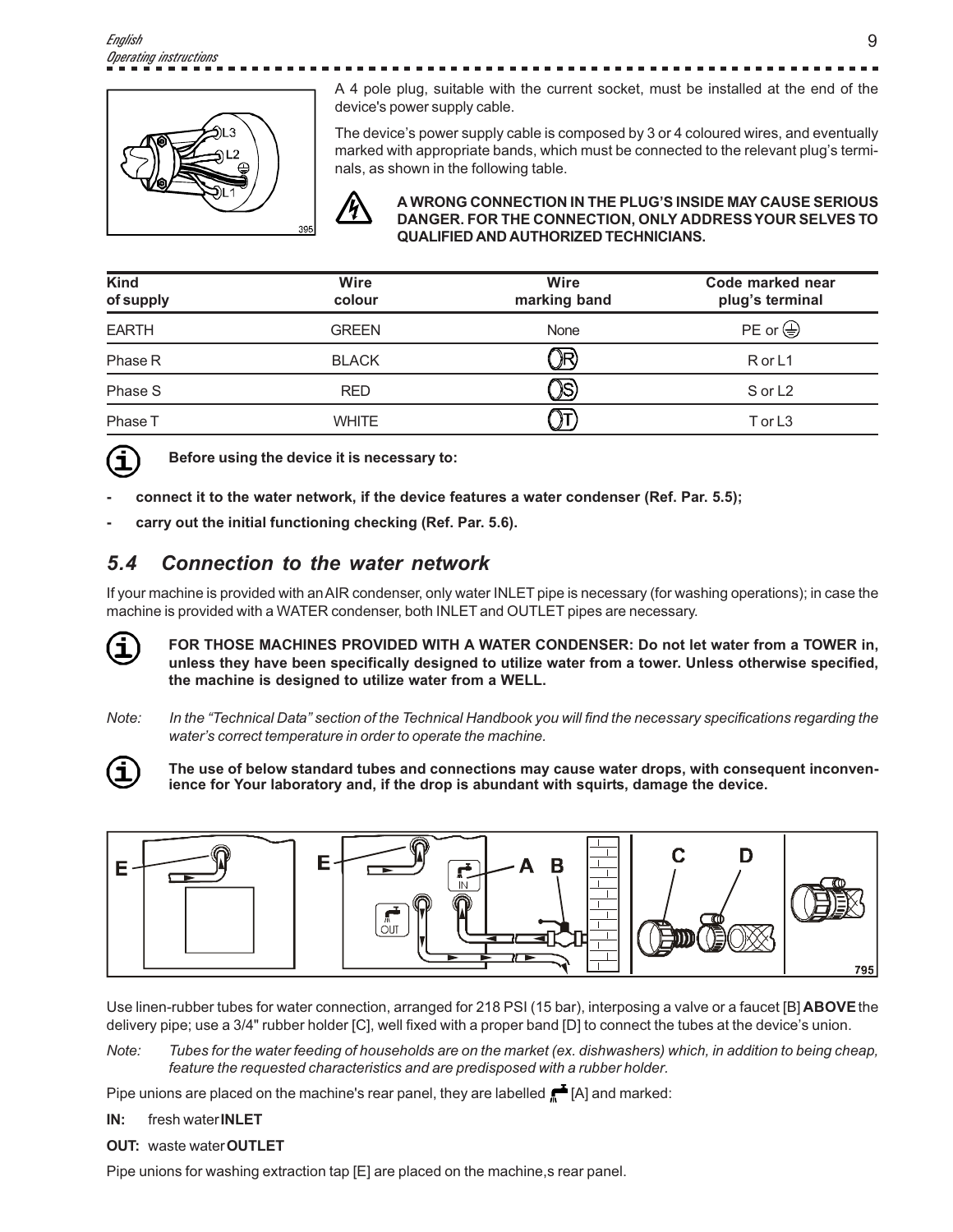**Follow the following precautions to avoid damages at the device's water circuit:**

- **do not invert the connection of tubes;**
- **if water in the area presents a high quantity of spur, install a suitable decalcification or filtration device above the delivery pipe (IN marked);**
- **if not otherwise mentioned in the Technical Handbook, the incoming water's pressure must be comprehended between 22 Psi (1,5 Bar) and 87 Psi (6 Bar), (ideal pressure 41 Psi- 3 Bar). If the pressure in the device is higher, it is necessary to interpose a pressure limiting device, appropriately regulated, above the delivery pipe.**



i

### **AVOID CONSTRICTION OR NARROW TURNS OF THE TUBES.**

*Note: The water outcoming the condensator, though being hot and not drinkable, is not polluted and can be reutilised.*

**Before storing the device in rooms with a temperature lower to 32 °F (0°C) it is INDISPENSABLE to get rid of the water in the condensator (with WATER condensation) and in the inlet, outlet and washing pipes. Call the Assistance Service.**

### *5.5 Initial functioning check*



**At the end of the installation, and before utilising the device, it is indispensable to let a qualified technician check the correct connection, by performing the following procedure.**



- Before proceeding, check that the socket's Main switch is in position "0";
- insert the plug and turn the Main switch to position "1": only the green lights of the START button [Z1] should light up on the control panel;
- close the lid and press the START button [K1]. The machine prepares to operate and tank temperature appears on the display;
- *Note: if the display shows "*ooo*" (three small squares), the lid is not correctly closed. If so, the device cannot start.*



press the SLOW BEATING ACTION button [K4] and observe BEATER rotation. If it is ANTICLOCKWISE (as shown in the drawing) the machine is connected correctly and is ready for use;

*Note: do not unnecessarily start the heating or cooling mixing cycle.*

**- if rotation is in a CLOCKWISE direction, three-phase connection voltage is wrong and must be modified as follows:**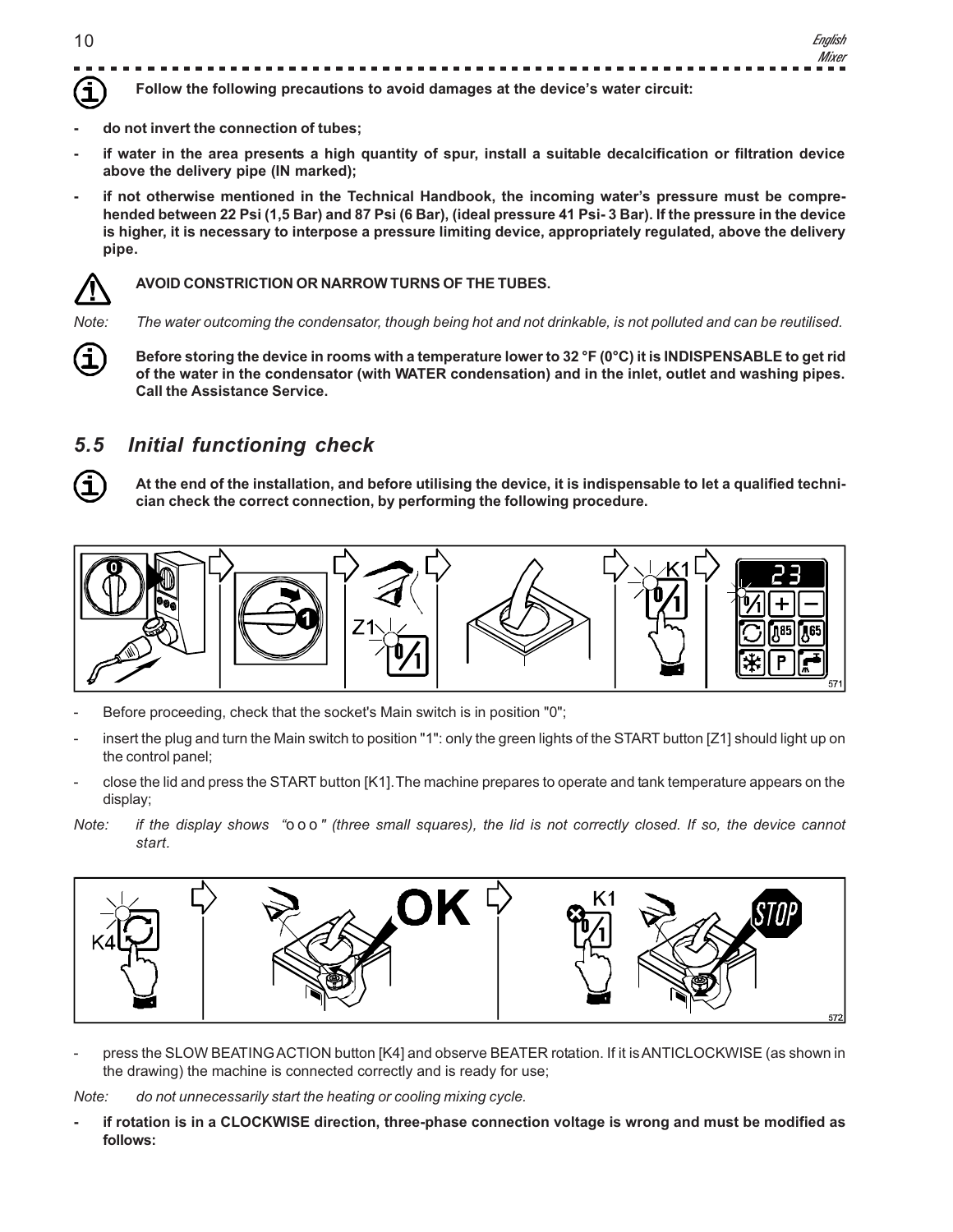*English Operating instructions*



Turn off the device by pressing ON/OFF [K1];



- Open the plug's shell and invert TWO of the THREE conductors connected at the phases (R-S, R-T or S-T);
- Close the plug's shell, plug in the device and repeat the check.

# *6 DEVICE'S OPERATION*

### *6.1 Warnings*



#### **WHEN USING THE DEVICE, AS WITH ALL ELECTRICAL APPARATUS, ESSENTIAL RULES MUST BE COMPLIED WITH, PARTICULARLY:**

- never touch it if your feet or hands are wet;
- never operate it while barefoot;
- never pull the supply cable to disconnect it from the mains network;
- avoid liquids to penetrate in the device, for example during its cleaning;
- forbid children and unable people to operate it.

In case of failure and/or malfunctioning of the device - and every time you notice damages, mainly at the supply cable or at the safety devices - switch it off from the main breaker and unplug it. Contact qualified and certified personnel for assistance.



**NEVER operate the machine in DRY conditions or with an amount of mixture other than the one recommended.**



**The beater is designed to shift liquids, NOT to grind solids.**



**NOT RESPECTING THESE RULES, IN ADDITION TO VOIDING ANY FORM OF WARRANTY, CAN SERI-OUSLY COMPROMISE THE SAFETY, PERFORMANCES AND FUNCTIONING OF THE SAME DEVICE.**

## *6.2 Controls and indicators*



All controls and indicators for the use of the device are grouped in a single control panel placed on the frontal panel. Its functioning is electronically managed in low voltage.

In this manual, the buttons and indicators are identified with the relative symbol, and/or with an imprint ([K...] for pushbuttons, [Z...] for indicators).

The functioning of every control is described hereby: to obtain the best results, an acknowledgment is suggested.



### **ON/OFF Pushbutton [K1]**

When the electric supply is connected, the machine is ready to be turned on, the green indicator [Z1] is on. When pressing [K1], the machine is on, a short electronic test is performed and the other pushbuttons are enabled. The display shows the temperature inside the tub, in °C.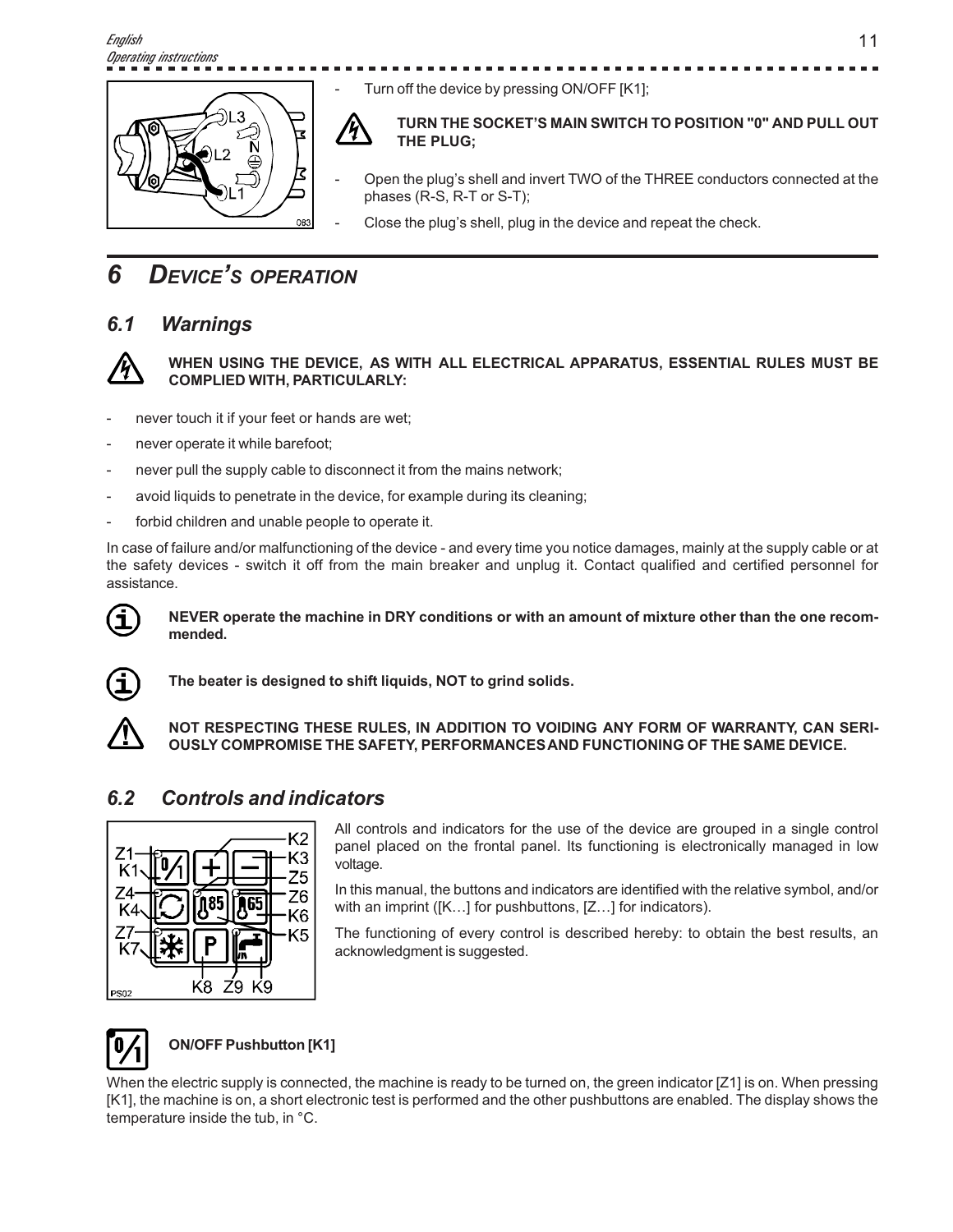

### **ADJUSTMENT Pushbuttons [K2] - [K3]**

These pushbuttons are enabled only after pressing SET UP [K8]. They increase or decrease set values. For more details on their use, see Par. 6.4 "Setting Up".

*English Mixer*



### **MANUAL BEATING Pushbutton [K4]**

When pressing the pushbutton, its indicator [Z4] goes on and the beater starts operating CONTINUOUSLY. When pressing the pushbutton again, the beater stops and the indicator goes out.



### **HIGH HEATING TO 85 °C (185 °F) Pushbutton [K5]**

When pressing, a full automatic High Temperature heating and cooling mixing cycle commences. On completion, the machine enters the Preservation mode. For more details see Par. 6.3. "Heating and cooling cycles".

The indicator [Z5] remains on for the entire duration of the cycle.



### **LOW HEATING TO 65 °C (149 °F) Pushbutton [K6]**

When pressing, a full automatic Low Temperature heating and cooling mixing cycle commences. On completion, the machine enters the Preservation mode. For more details see Par. 6.3 "Heating and cooling cycles".

The indicator [Z6] remains on for the entire duration of the cycle.



### **MANUAL REFRIGERATION/PRESERVATION Pushbutton [K7]**

When the pushbutton's indicator [Z7] is on, the machine is in preservation mode: the mixture inside the tub is maintained at a temperature of approximately 4°C (39 °F) (or the final preset temperature). The beater, starting at the same time as the refrigerator, shifts the mixture to maintain it homogenous and to maintain the temperature uniform.

Press the pushbutton to manually turn on (indicator on) or off (indicator off) the Preservation mode, to stop heating stage during heating and cooling mixing cycle.



### **SET UP Pushbutton [K8]**

When pressing, the display shows the heating and cooling mixing cycle's main settings. Should the need arise to modify them, press ADJUSTMENT [K2] and [K3]. For more details see Par. 6.4 "Setting Up".



### **WASH Pushbutton [K9]**

When pressing, the automatic washing of the tap commences. See also Par. 6.7 "Washing the tap".



### **Digital Display**

When turning on and during regular functioning, the display always shows the temperature inside the tub (together with that of the mixture inside);

- During setting up, the display shows current settings;
- If it shows " $\infty$ " (three small squares), the lid is either open or incorrectly closed.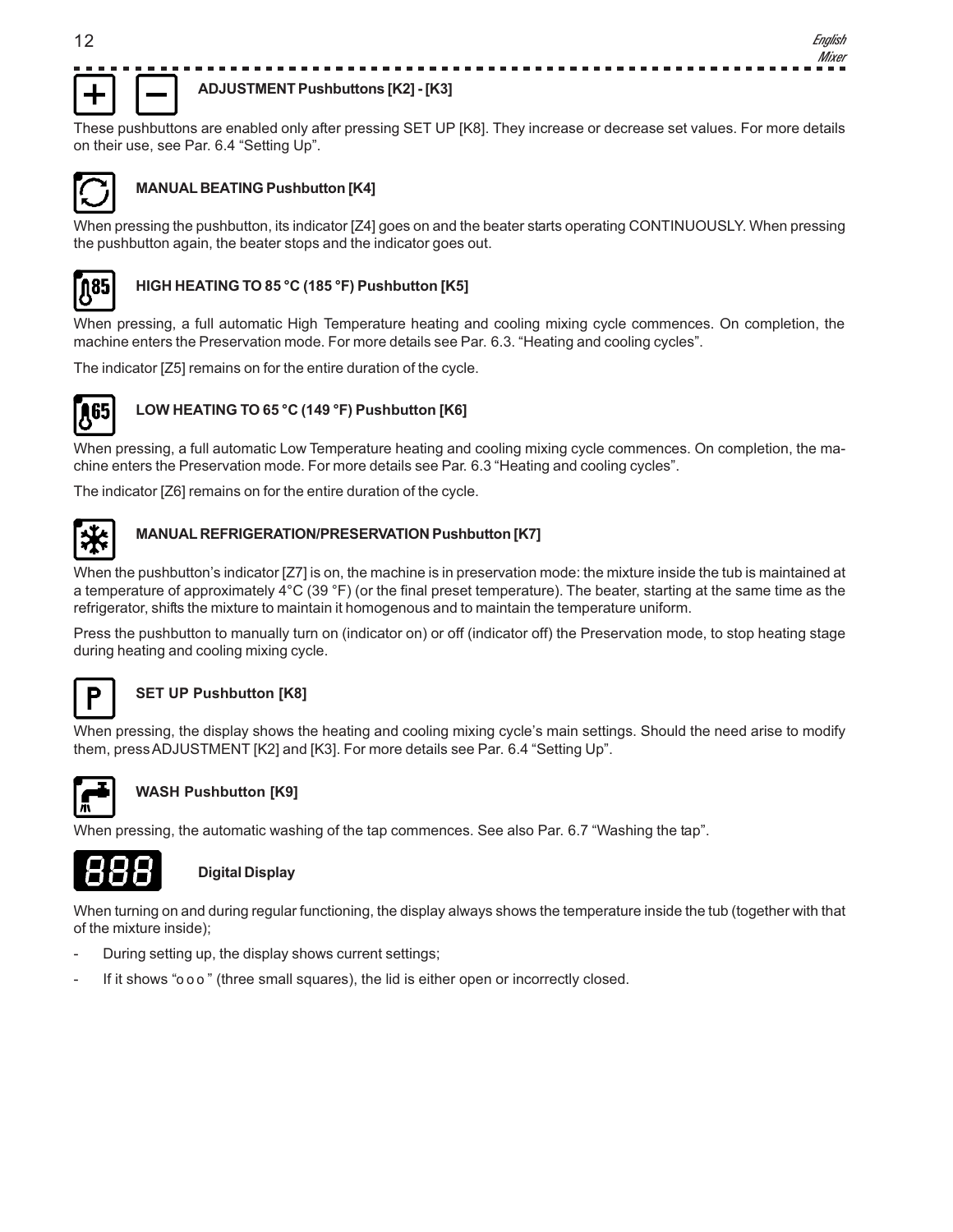# *6.3 Heating and cooling mixing cycles*



The total cycle lasts approximately 90…100 minutes and varies according to the mixture quantity, type and thickness.

# *High heating and cooling mixing cycle*

This is a high temperature thermic cycle, devised for those ingredients requiring such procedure.The machine heaths the mixture to the required temperature [Ta] (between 80°C / 176 °F and 90°C / 194 °F), then chills it to the required Preservation Temperature [Tca].

# *Low heating and cooling mixing cycle*

This is a lower temperature but extended thermic cycle, devised for delicate ingredients. The machine heaths the mixture to the required temperature [Tb] (between 60°C / 140 °F and 70°C / 158 °F) and maintains this temperature for 30 minutes. The mixture is then chilled to the required Preservation Temperature [Tcb].

# *6.4 Setting Up*



**The machine has been adjusted during testing with optimal settings. Do not modify settings unless strictly necessary.**

*Note: Set up the machine when not in function, before starting production.*



Press ON/OFF [K1], the machine is now on. Press SET UP [K8]. On the display "P1" will flash, showing that you are now in SET UP mode and can proceed to set up the required temperature for the High heating and cooling mixing automatic cycle;

*Note: If you wait longer than 7…8 seconds without pressing any pushbutton, any new setting will be automatically stored and the SET UP mode will terminate.*

- press SET UP [K8] again. The display shows the High heating and cooling mixing temperature [Ta]. If required, adjust temperature by pressing ADJUSTMENT [K2] or [K3]. The manufacturer's settings is +85°C. The adjustment range is +80°C…+90°C;
- press SET UP [K8] again. The display shows the preservation temperature at the end of the automatic High heating and cooling mixing cycle [Tca]. If required, adjust temperature by pressing ADJUSTMENT [K2] or [K3]. The manufacturer's setting is +4°C (39 °F). The adjustment range is +1°C (34 °F)...+6°C (43 °F);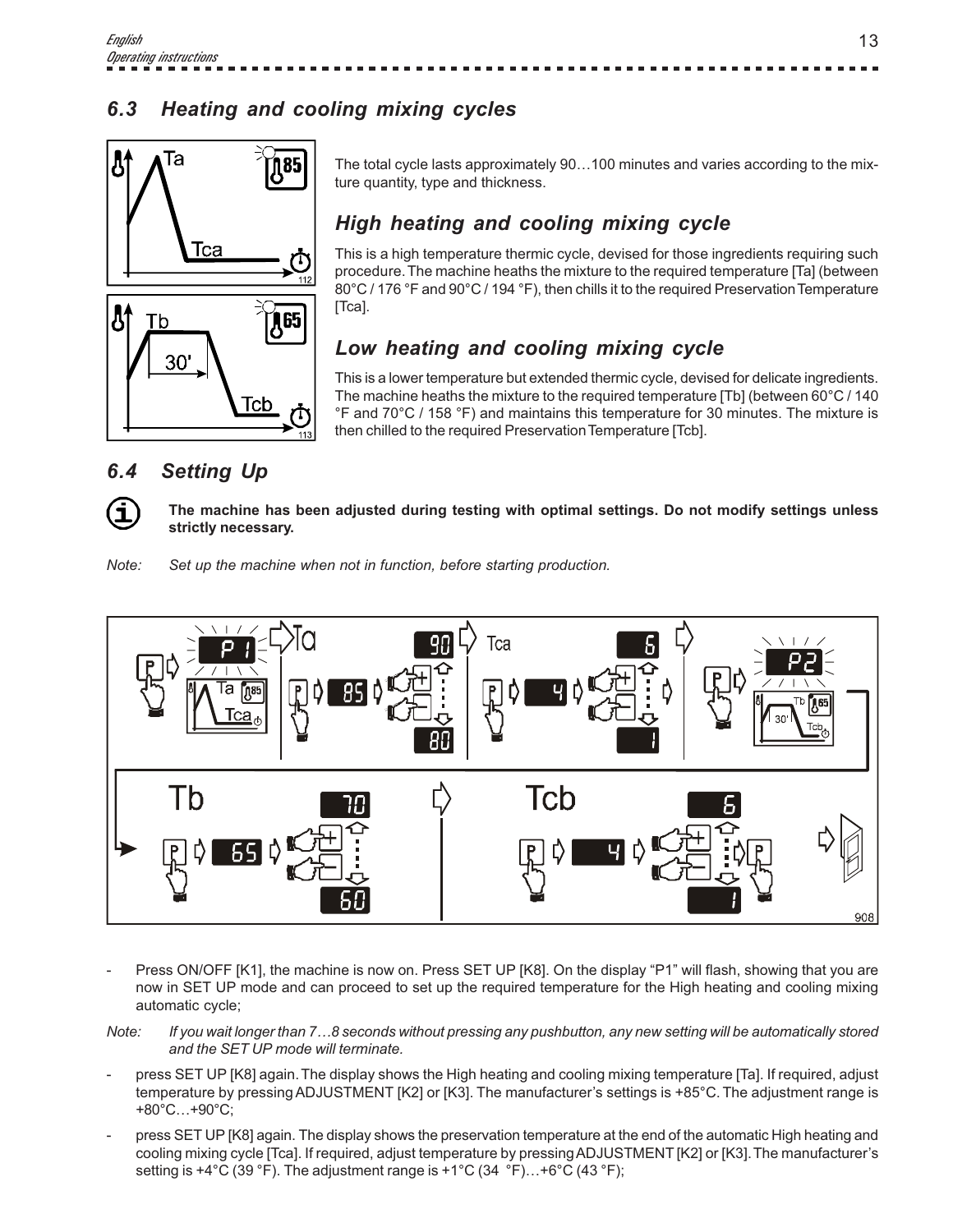14

- press SET UP [K8] again. On the display "P2" will flash, showing that you can proceed to set up the required temperature for the Low heating and cooling mixing automatic cycle;
- press SET UP [K8] again. The display shows the Low temperature [Tb]. If required, adjust temperature by pressing ADJUSTMENT [K2] or [K3]. The manufacturer's setting is 65°C (149 °F). The adjustment range is +60°C (140 °F)  $...$ +70°C (158 °F);
- press SET UP [K8] again. The display shows the preservation temperature at the end of the automatic Low heating and cooling mixing cycle [Tcb]. If required, adjust temperature by pressing ADJUSTMENT [K2] or [K3]. The manufacturer's setting is +4°C. The adjustment range is +1°C…+6°C;
- when you press SET UP [K8] again (or wait for a few seconds), the settings are stored, the SET UP mode terminates and the machine is ready to be used.

# *6.5 Production*





**In devices with water condensation, check that the condensation water's faucet is open;**

- Before beginning the production, wash, rinse and proceed at the hygienisation with a detergent and disinfecting solution (see section 7 - WASHING).
- *Note: If you plan to have more than one consecutive production cycles, you can avoid the washing between a cycle and the other, making sure you begin with the clearer mixtures.*
- check that the START light [Z1] is on. If not, check that the plug has been inserted properly and that the Main switch is in position "1";
- **check that the lid is closed, otherwise the device will not operate;**
- press ON/OFF [K1].



- check that the mix extraction tap is well turned off (turned completely towards the right) and transfer the mix into the tank. MAXIMUM tank capacity is 30 litres, recommended MINIMUN quantities are generally:
- **1/4** of maximum capacity during **heating and cooling mixing**;
- **1/5** of maximum capacity during **preservation**.



**Too little mixture can cause excessive overheating or the development of ice and cause damage or irregular squirts and foam during production; too much mixture can slow down or not complete the process of heating and cooling mixing cycles and cause overspills.**

- add ingredients to be heat and cool with the mixture;
- close lid; if you require to pre-blend the ingredients, operate whipper by pressing MANUAL BEATING [K4], when ready, press it again, to stop whipper;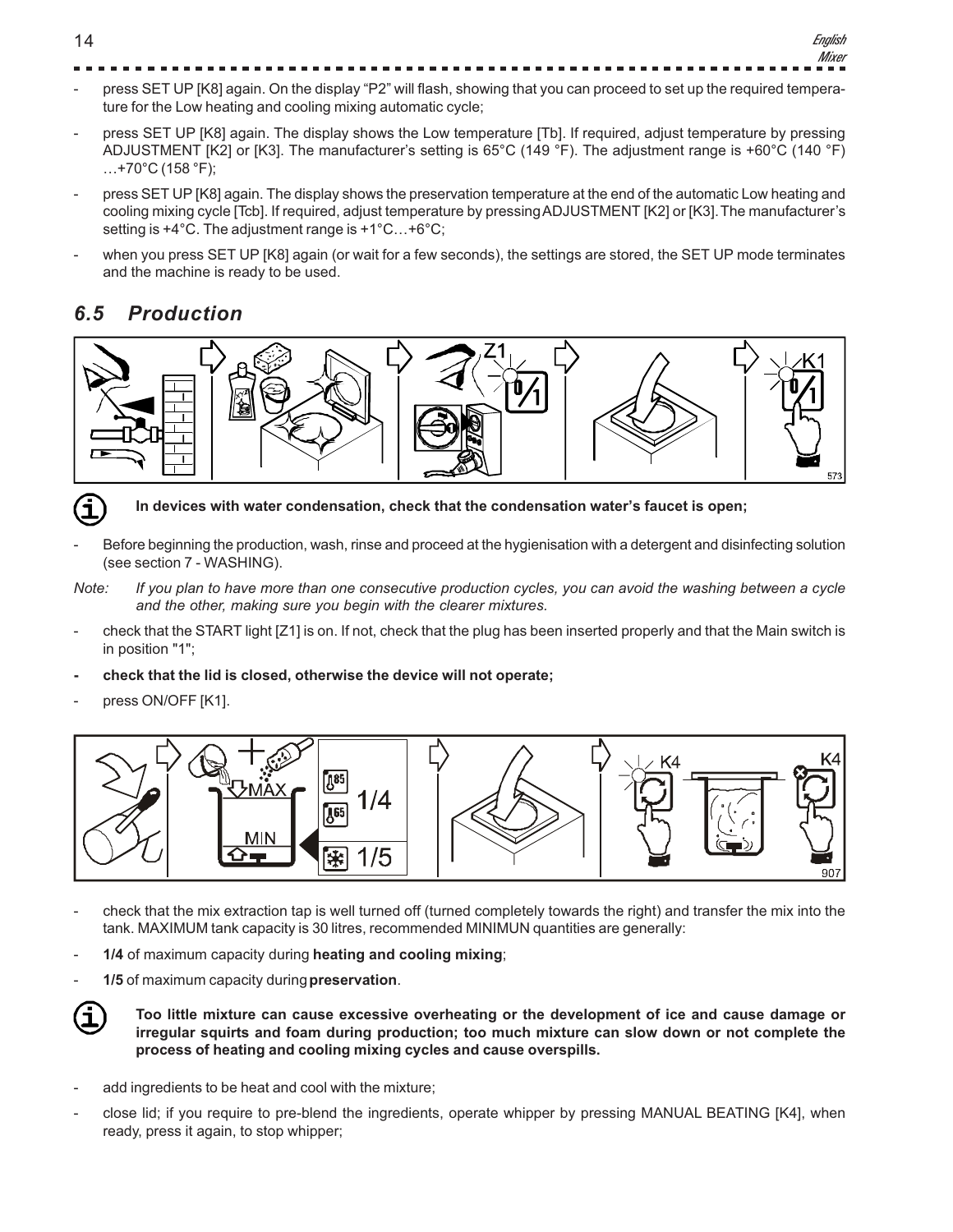

start required for heating and cooling mixing cycle by pressing HIGH [K5] or LOW [K6] temperature cycle;



**RESIDUAL HAZARD: DURING HEATING, THE PRODUCT BECOMES VERY HOT (+65 / 149 °F...+85°C / 185 °F ). SERIOUS HEALTH DAMAGE CAN BE CAUSED BY CONTACT WITH THE LID [5], THE TAP [11] AND THE DEVICE'S SURFACE [35] TOO. WHEN LID IS OPENED THE MACHINE STOPS, HOWEVER, THE MIXTURE REMAINS VERY HOT.**

**IS THEREFORE RECOMMENDED THAT YOU ALWAYS CHECK THAT HEATING AND COOLING MIXING CYCLE IS COMPLETED OR, IN ANY CASE, THAT DISPLAY SHOWS A SUFFICIENTLY LOW TEMPERATURE BEFORE OPENING LID OR TAP.**

- wait until production is completed. This is indicated when HIGH or LOW TEMPERATURE CYCLE indicators [Z5] or [Z6] go out and PRESERVATION's indicator [Z7] is on. The display will show the Preservation temperature.
- *Note: On completion of the cycle, the machine maintains mixture at the preset temperature, provided that lid is correctly closed and PRESERVATION's indicator [Z7] is on.*

In case ingredients need adding to the mixture:

- press correct pushbutton to stop cycle in progress and open the lid;
- add ingredients and close the lid;
- press the same pushbutton to start cycle.



When the mixture is ready to be dispensed:

- turn drip tray [26] sideways and place suitable container beneath the tap;
- open the tap turning the handle to the left in order to release the required amount of mixture. Close the tap and relocate drip tray beneath it.

**In case all of the mixture is extracted, turn machine off. In case less than 1/4 of the mixture remains in the tub, it is recommended to remove all of it and put in the refrigerator, as it could cause foam or squirts.**

## *6.6 Partial tap washing*



**Immediately following an extraction of mix (however small), all trace of the mix must be removed from the inside of the tap.**

*Note: partial washing is carried out with the tap off.*

Place a container under the extraction tap and press the WASH button [K9]. Allow the water to run until it is clear. Then stop the process by pressing the WASH button [K9] again.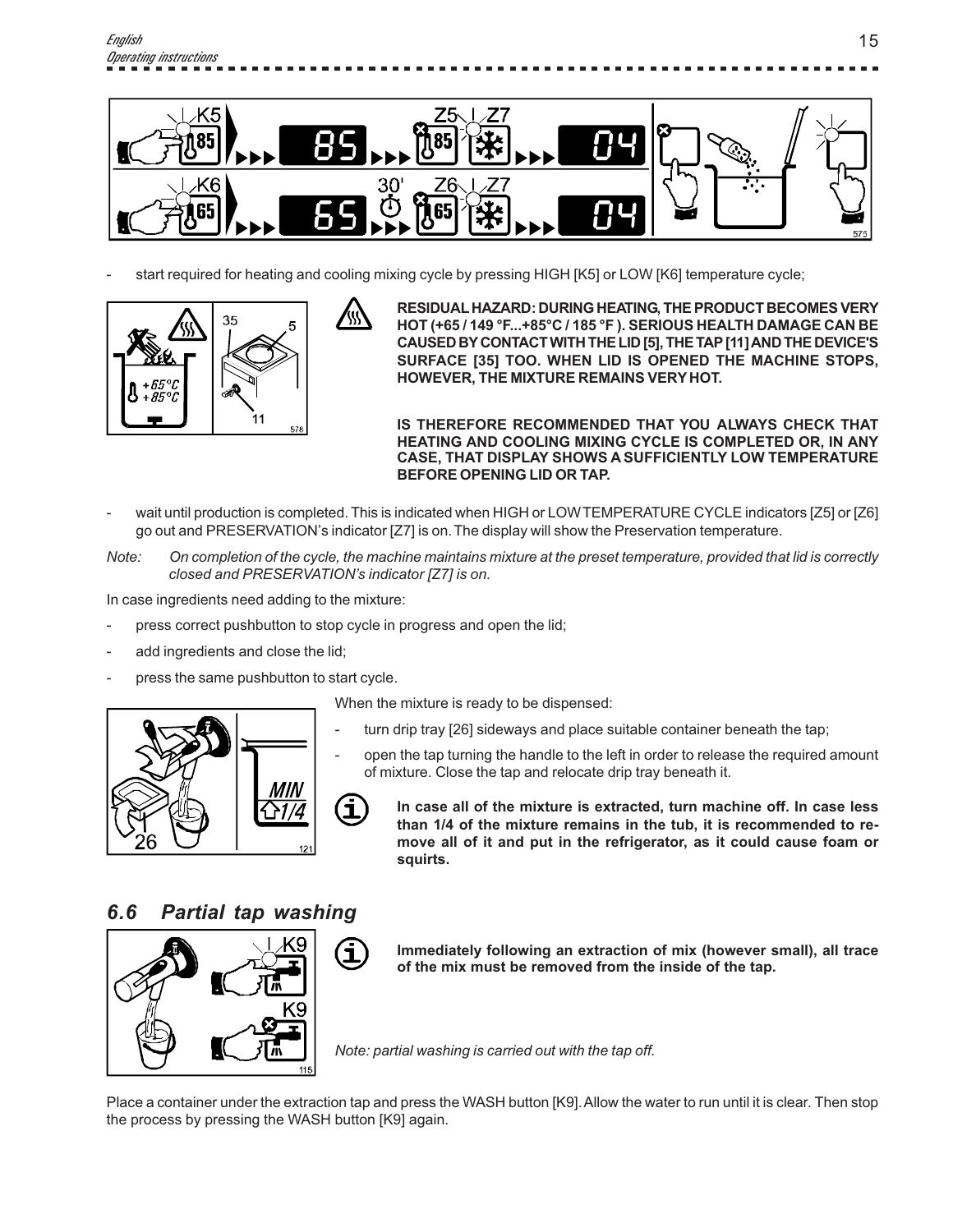# *7 WASHING*



**THE FATS CONTAINED IN THE ICE-CREAM MIXTURES ARE IDEAL FOR THE GROWTH OF BACTERIA, WE RECOMMEND TO WASH AND CLEAN WITH THE MAXIMUM CARE EVERY PART IN CONTACT WITH PRODUCT, WHEN THE USE OF THE DEVICE IS SUSPENDED.**

In accordance with present hygiene norms, all parts of the machine which come into contact with the product must be accurately washed. During washing, all removable components must be disassembled and washed separately.

*Note: Additionally to the operations mentioned in this Chapter, it is recommended to clean machine's outer panels and all of its outside parts, taking particular care to clean drip tray [26] and its bracket [27], after removing them from the front panel.*

*For a long life of the device we suggest not to use too hot water, solvents, abrasive detergents, or rough sponges, in particular on the plastic parts.*

# *7.1 Washing the tank accurately*





**WASHING MUST THE CARRIED OUT ONLY WHEN THE MAIN SWITCH IS IN POSITION "O". DO NOT ALLOW WATER OR OTHER LIQUIDS TO PENETRATE THE MACHINE OR ITS MOTORS**

When production is completed, if the machine is not in use, even for a period of a few hours, all traces of mixture must be removed from all surfaces.

- Check that tap is closed;
- open lid and pour warm water (2 gallon at 104°F)and FOOD-COMPATIBLE detergent (2 oz) in the tank;
- wash the entire tub's surface, the lid, the beater's shaft and whipper using disposable material or suitable brush;
- before emptying the tank
- place container beneath the tap and open it to empty the tank, press the start button and run machine for 3 minutes;
- repeat operation with clean water (at room temperature) and, with the tap still open, press the tap wash button until the water comes out clear.

## *7.2 Washing the impeller and tap accurately*



- Extract the plug [20] and pull out the impeller [7] from the beater shaft [6];
- Each component must be washed using a suitable brush in a solution consisting of 2 oz of detergent suitable for use with food preparation equipment in 2 gallons of hot water (104°C). Rinse each part using water at room temperatures.
- *Note: To simplify maintenance, all of the tap's components can be dismantled by the operator, quickly and effortlessly, without the aid of any tool.*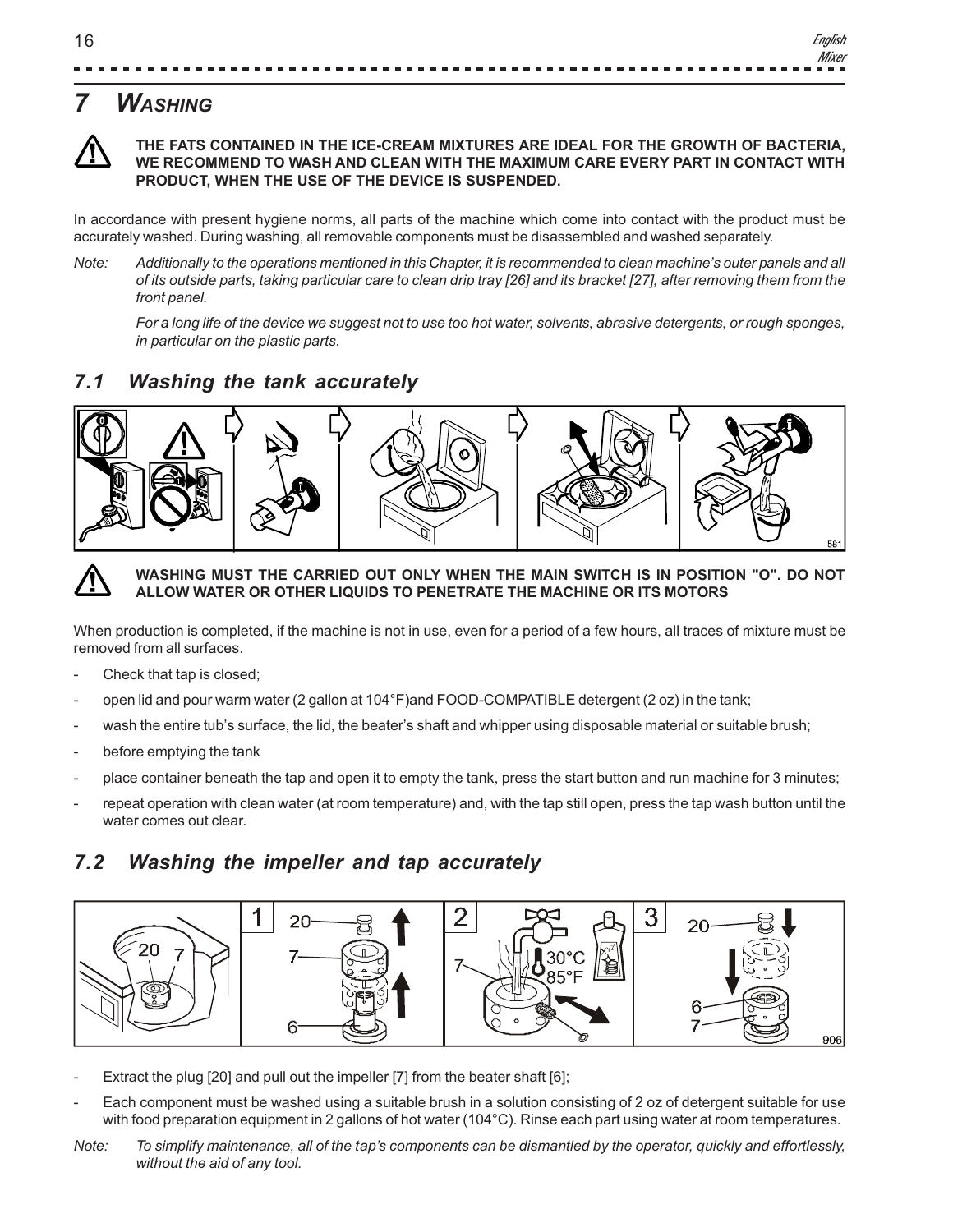

- Turn lever [15] to the LEFT to open tap;
- ease knurled fastening knob [16] and remove tap from slot [3];
- remove lever [15] and remove cover [14];
- remove piston [13] from tap's inner body [12];
- remove gaskets [G] (see Par. 8.1);
- Each component mentioned in points 6-7 must be washed using a suitable brush in a solution consisting of 2 oz of detergent suitable for use with food preparation equipment in 2 gallons of hot water (104°F). Rinse each part using water at room temperature.

Note: The gaskets must be periodically replaced (ref. Par. 8.1).

# *7.3 Sanitizing*

- Prepare a solution consisting of 2 oz of Spartan Chemical SANI-T-10 disinfectant in 2 gallons of water at room temperature. Immerse all the components mentioned in Par. 7.2 in this solution for 5 minutes.
- Remove the components from the solution; lubrificate the seals and the inner surfaces of the tap joint using grease suitable for use with food preparation equipment. Re-asemble all the sanitized parts in their original positions.
- Pour a solution consisting of 2 oz of Spartan Chemical SANI-T-10 disinfectant in 2 gallons of water at room temperature into the tank. Clean all the tank surfaces and the lid, using disposable sterile material or suitable brush. Press the stir button and allow the machine to run for 5 minutes before emptying the tank.
- Rotate the spillage collector to one side, position a container under the tap and open it to empty the tank.
- The machine should be rinsed first with a disinfectant solution and then with the drinking water, ensuring that the correct hygiene procedures are observed, in accordance with national or local regulations.
- Each time the machine is cleaned, it must be sanitized, using sterile gloves. Sanitization must be carried out on a regular basis, in accordance with local hygiene regulations.

# *8 MAINTENANCE*

The device requires a very limited maintenance. Periodically, we suggest to:

- check the good state of the parts of the device. The disassembly, for example during the accurate washing, is an ideal opportunity for a similar check (ref. Par. 8.1);
- check that electric power cable, pipe fittings (rubber holder) and water pipes are not damaged;
- Try the efficiency of the safety disposals (ref. Par. 8.2).

It is then useful to maintain the external panels clean and the surrounding area. Dust, paper fragments or other small objects may penetrate in the device through the ventilation loopholes (in particular if equipped with air condensation and rapidly compromise its correct functioning.

The inside parts, to which the user MUST NOT accede, must be checked by the Assistance Service (ref. Par. 8.3)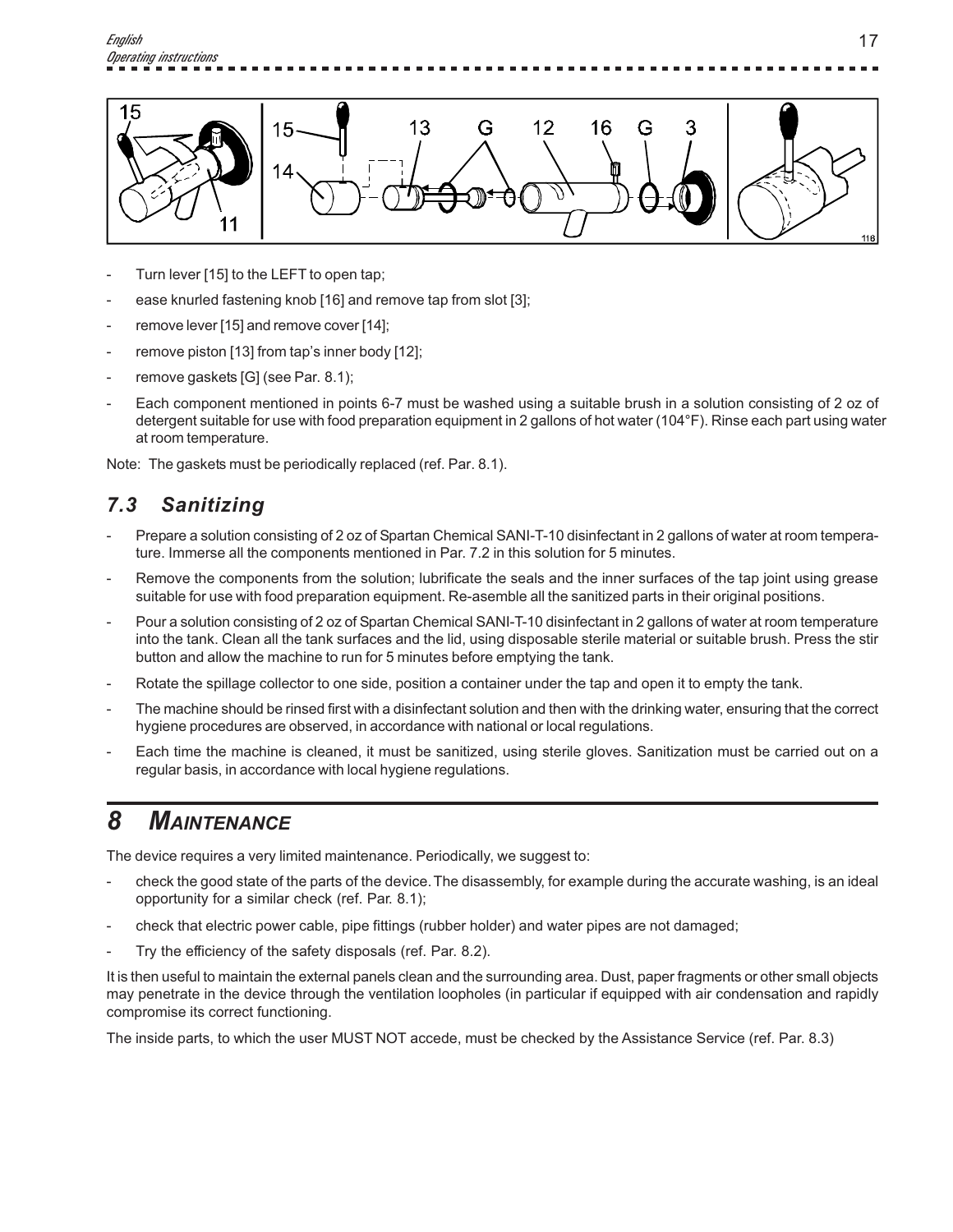## *8.1 Maintenance during the components disassembling*



Check the integrity of gaskets (indicated with [G] in the figure) and substitute those that are deteriorated.

**Use exclusively original gaskets realised with food rubber.** The spare bag contains a complete series of gaskets approved by the manufacturer.

A replacement of all gaskets once every year is suggested. We suggest you to always keep a spare supply: to order it, reference to the Spares Section contained in the Technical Handbook.



### **To correctly replace the gaskets it is necessary to:**

- remove old gaskets with an appropriate tool, possibly non- metallic, paying attention not to damage them or their seatings;
- lubricate new gaskets with food- compatible grease before replacing.

# *8.2 Check of safety devices*

Periodically, check the efficiency of all the safety devices, carrying out the following check:



- turn off the machine by pressing the START button [K1]. Turn the Main switch to position "0". If the Main switch functions properly, the START command light [Z1] will turn itself off;
- close the lid and turn the main switch to position "1";
- press ON/OFF [K1] and then MANUAL BEATING [K4] (the beater's shaft will start). Open the lid. If the lid's magnetic sensor is functioning correctly, the beater's shaft will stop and the display will show 3 small squares.

If the machine's functioning is as described, the safety devices are efficient.



### **THE MACHINE MUST NOT BE USED IF ONE OR MORE OF THE SAFETY DEVICES SHOULD RESULT DAM-AGED OR MALFUNCTIONING!**

### *8.3 Yearly maintenance*

Periodically (basing yourself on the environmental conditions in which the device operates) and in any case once every year, make sure to have a general checkup.



**THE CHECK-UP MUST BE MADE BY THE AUTHORISED ASSISTANCE SERVICE, OR, IN ANY CASE, BY TECHNICALLY AUTHORISED PERSONNEL WITH ADEQUATE TOOL. THE MAINTENANCE OPERATIONS RESERVED TO THE SERVICE ASSISTANCE CAN BE DANGEROUS IF CARRIED OUT BY NON-PROFES-SIONALS, THEREFORE, FOR HIS OWN SAFETY, THE USER MUST NEVER CARRY THEM OUT.**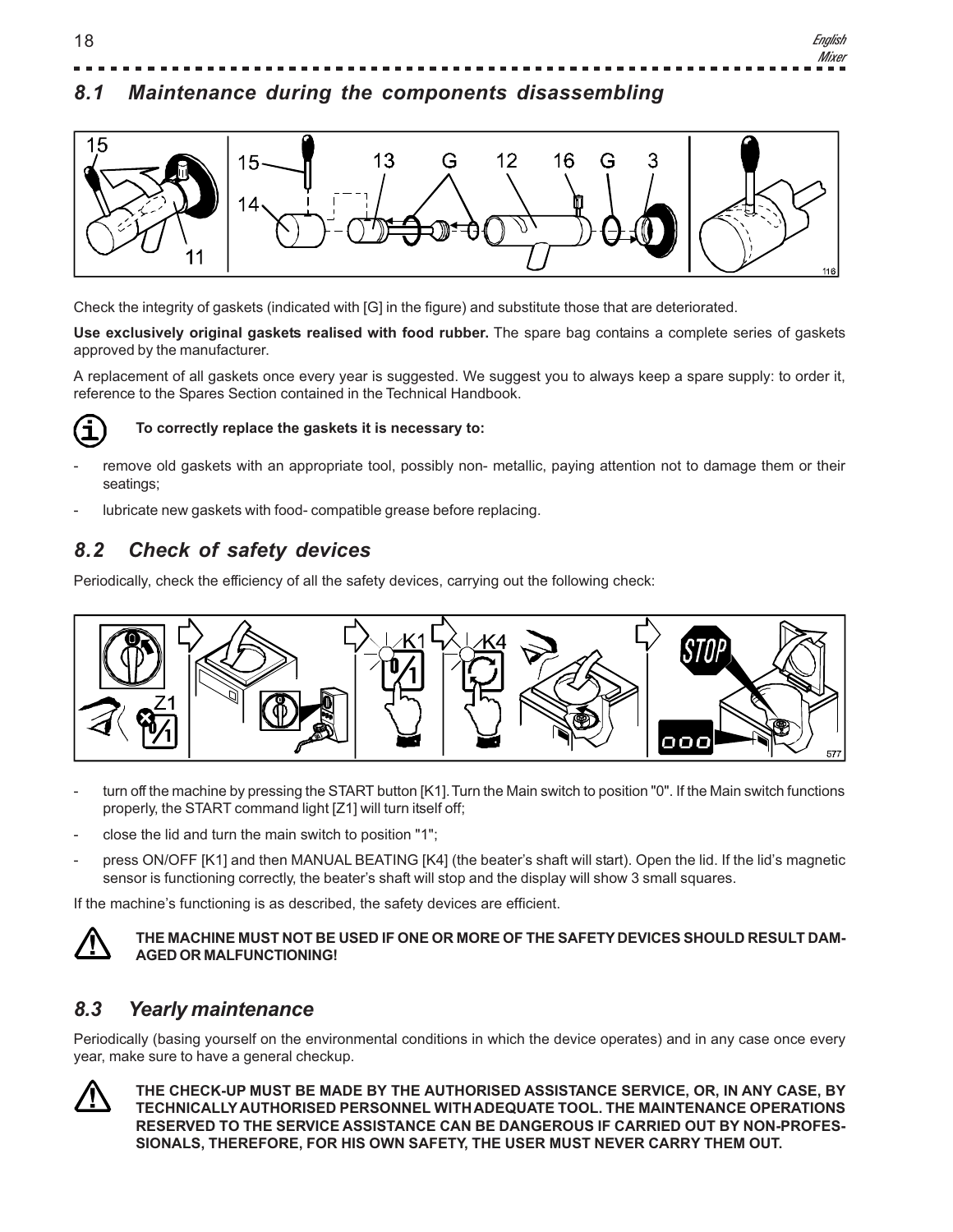# *9 PERIODS OF INACTIVITY*

If long periods of inactivity are foreseen, proceed as follows:

- wash up completely the device (see Chapter 7);
- switch off the socket's breaker and unplug the device;
- check that the Main Breaker is on the "0" position;
- close the water faucet and relieve pressure from inside the delivery pipe by unscrewing one of the pipe fittings. Remove both delivery and drain pipes and let all water out. Before using the pipes again, following a long period of inactivity, check for any damages or cracks and replace, if necessary, pipe fittings' gaskets.
- if the device will be stored in a different place, group all the documentation, together with the present manual, and enclose it at the device (for example inside the tub).



**Before storing the device in rooms with a temperature lower to 0°C (32°F) it is INDISPENSABLE to get rid of the water in the condensator (with WATER condensation) and in the inlet, outlet and washing pipes. Call the Assistance Service.**

# *10 MALFUNCTIONS*

**WE RECOMMEND YOU TO CALL IMMEDIATELY THE ASSISTANCE SERVICE IF A MALFUNCTION DIF-FERENT FROM THOSE HERE DESCRIBED IS FOUND.**

*Note: the following malfunctions do not refer to problems noticed in the installation phase, but ONLY on correctly installed - and already functioning - devices.*

### **THE DEVICE DOES NOT SEEM TO BE WORKING AT ALL.**

**With the Main Breaker on 1 the ON/OFF indicator [Z1] DOES NOT TURN ON.**

Cause: The plug is not correctly plugged.

The socket is defective. A qualified technician should substitute it.

Power in the socket is missing. Check that the Main Switches, the breakers and the differentials (lifesavers) on the electric plant are closed. If they aren't, before closing them, make sure that no one is making electrical maintenance.

A protective fuse of the electric plant is cut down. Find and eliminate the eventual cause of overcharge. Substitute cut down fuses with others of the same kind.

The supply cable is defective. BEFORE, cut down electrical feeding at the socket by opening the breaker above it, then disconnect the plug and call the Assistance Service.



#### **DO NOT TOUCH THE DAMAGED ELECTRICAL CABLES BEFORE HAVING CUT DOWN THE ELECTRICAL SUPPLY!**

**With the Main Breaker on 1 the ON/OFF indicator [Z1] TURNS ON, but the display shows 3 small squares and the device does not work.**

#### **Cause: The lid is not correctly closed or tends to open;**

The lid's magnet is damaged. Call the Assistance Service.

The lid magneto has been positioned incorrectly. Call the Assistance Service



#### **THE MAGNETIC CONTACT AND THE RELATIVE MAGNET ARE IMPORTANT SAFETY DISPOSALS!**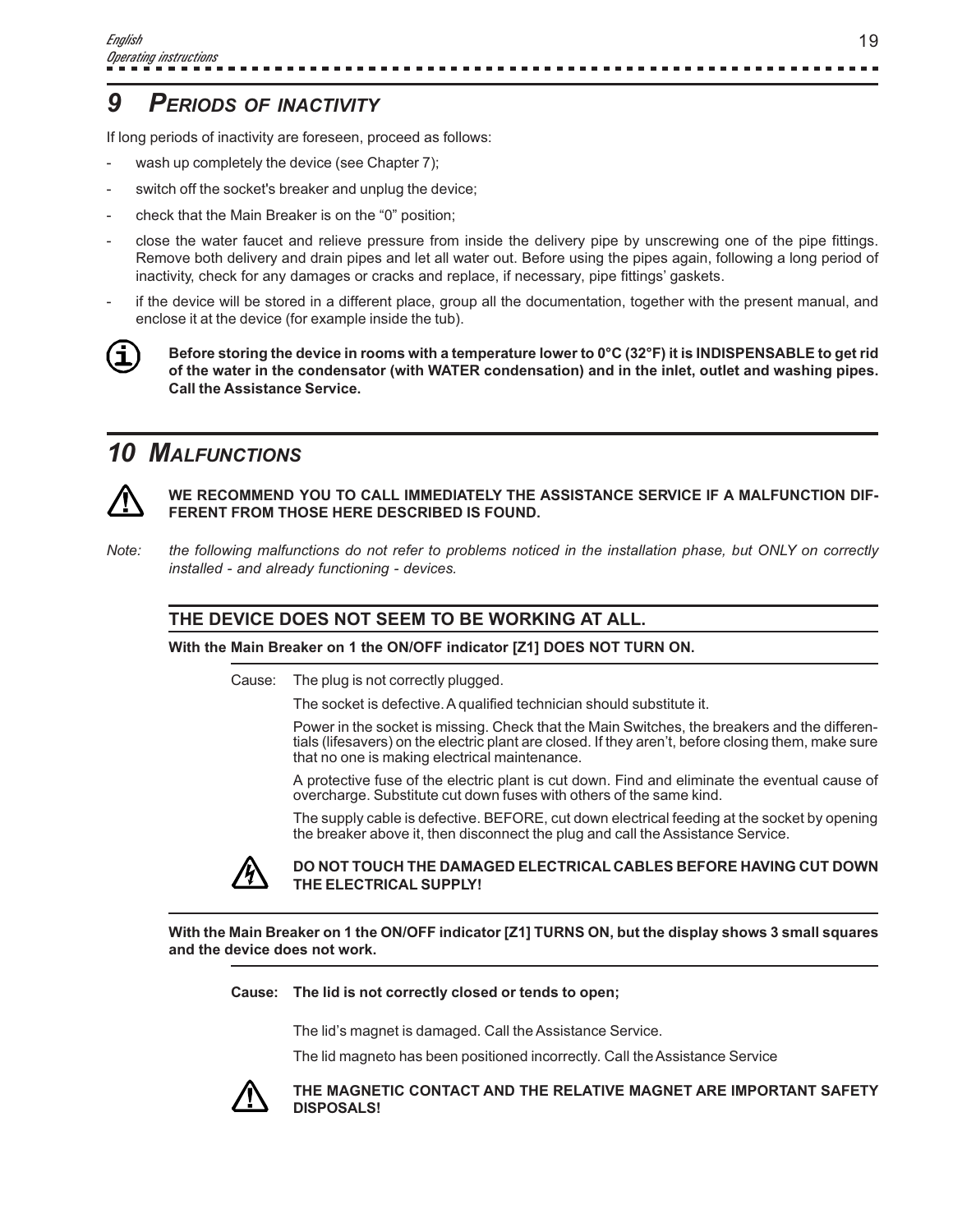#### **With the Main Breaker on 1 the ON/OFF indicator [Z1] TURNS ON, but the device does not work.**

Cause: Break down of inside parts or at the electronic controls. Call the Assistance Service.

### **THE DEVICE CAUSES REPEATED RELEASES OF THE ELECTRICAL PROTECTIONS OR THE INTERRUPTION OF FUSES.**

Cause: The capacity of the electrical plant is not sufficient to feed the device.

The electrical characteristics of protections and fuses are not adequate.

Inside breakdown of the device. Call the assistance service.

### **THE REFRIGERATION IS INSUFFICIENT OR DISACTIVATES IN AN ANOMALOUS WAY.**

- Cause: The thermical protection of the compressor has been activated, due to excessive stress (repeated startings, high pressure, overheating). Stop the device, wait a few minutes and try starting again. If the device doesn't work or inconvenient frequently repeat, call the assistance service.
- Note: it may be necessary to wait up to 30 minutes for the thermal protections to cool down.

#### **WATER CONDENSATION**

| Cause: The flow of condensation water is interrupted or insufficient. |  |
|-----------------------------------------------------------------------|--|
|                                                                       |  |

The water tubes present constrictions. Avoid constrictions or narrow turns.

The water condensation faucet/s are partially or totally closed.

The static pressure valve must be newly regulated, otherwise it is broken. Call the Assistance Service.

Note: To check if the water correctly flows and if the static pressure valve is regulated, it is sufficient to temporarily detach the water outlet tube (at the end not connected at the device). Water must flow only when the refrigerating plant is in function.

The incoming water's temperature is higher than that prescribed in the Technical Handbook.

- Cause: The compressor is overheated due to a lack of ventilation. Clean the loopholes and restore the minimal distances for the circulation of air at the sides of the device.
- Note: It may be necessary to wait up to 30 minutes for the thermal protections to cool down.

Break down at the refrigerating plant, or at the electrical controls. Call the Assistance Service.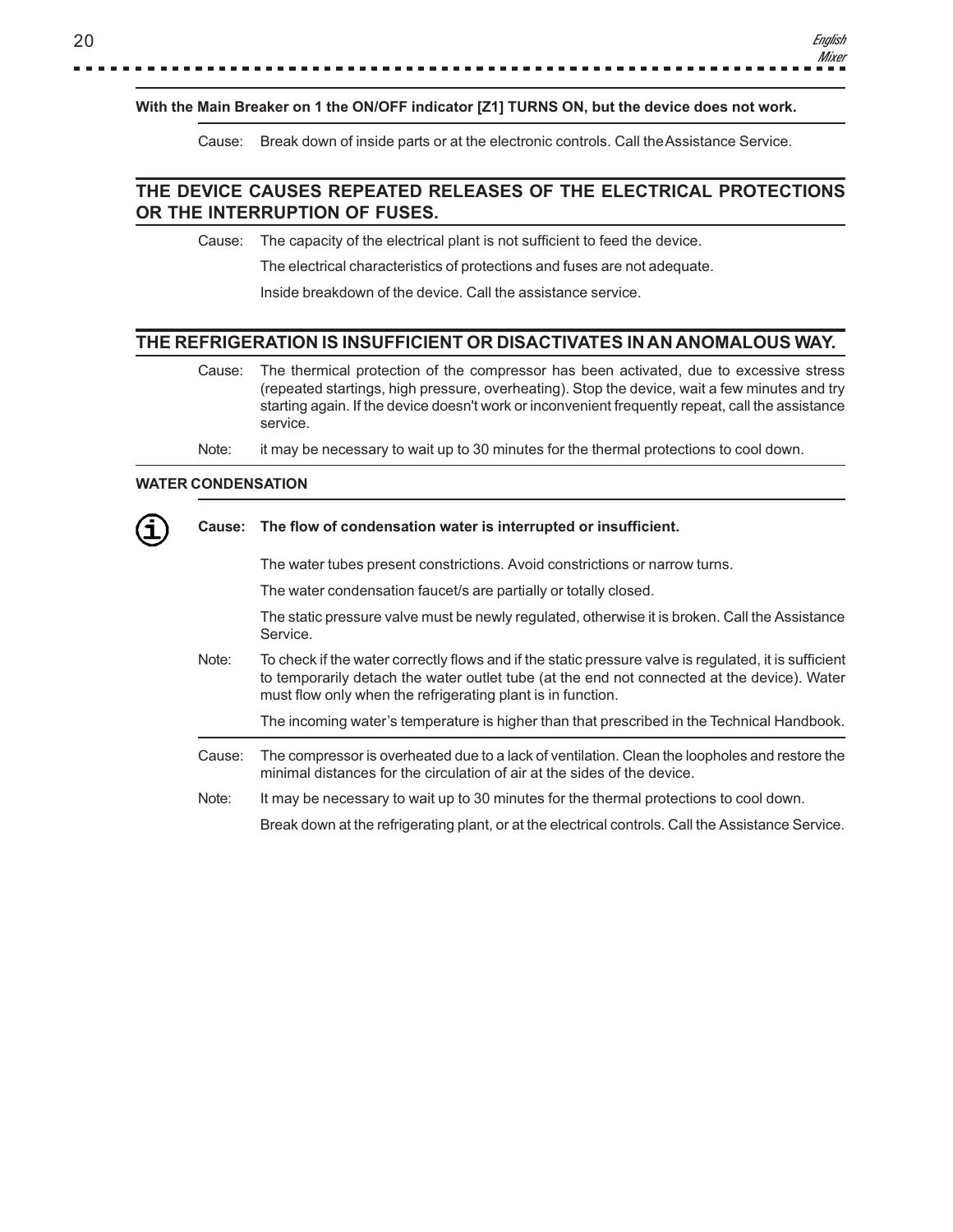#### **UNUSUAL NOISINESS.**

#### **The noise comes mainly from the tank, when beating is on.**

Cause: There are solids or heavy sediments inside the tank or on the beater. Stop the machine, wait until mixture has cooled down, empty the tank and remove them.

-------------------------

The beater's motor is damaged. Call Assistance Service.

#### **The noise does NOT come from the tank, but is heard even when no beating is on.**

Cause: Inside break down. Call the Assistance Service.

### **ALARM CODE**

### **The Display shows an alarm code P – – / PEE**

**TAKE THE POWER SUPPLY OFF at once by the Main Breaker.**

*Note: Alarm signals are unusual but possible under special circumstances. Before deciding that machine is out of order, switch machine off for as long as it takes to normalize temperatures (30...60 minutes), turn back on and check for alarm signals.*

#### **Alarm code "P – –": the TANK's temperature probe detects a temperature HIGHER than the safety limits.**

*Note: If a very high TEMPERATURE is programmed (see par. 6.3, P1 programming) the alarm may go ff (this occurs, however, only in certain circumstances).*Cause:Machi

e is running dry or product in the tank is insufficient. Restore minimum quantity of product.

Cause:The tank temperature probe is broken (interrupted or out of tolerance range). Call Assistance Service.

#### **Alarm code "PEE": the TANK's temperature probe detects a temperature LOWER than the safety limits.**

| Cause: | The tank temperature probe is broken (due to a short circuit) or wiring is damaged. Call Assistance |
|--------|-----------------------------------------------------------------------------------------------------|
|        | Service.                                                                                            |
|        |                                                                                                     |

Cause: The control circuits can't take the power supply off to the compressor (it is kept on). Relevant power relay has likely locked. Call the Assistance Service.

| Cause: | The tank temperature probe is broken (cut off or out of range). Call Assistance Service. |  |
|--------|------------------------------------------------------------------------------------------|--|
|        |                                                                                          |  |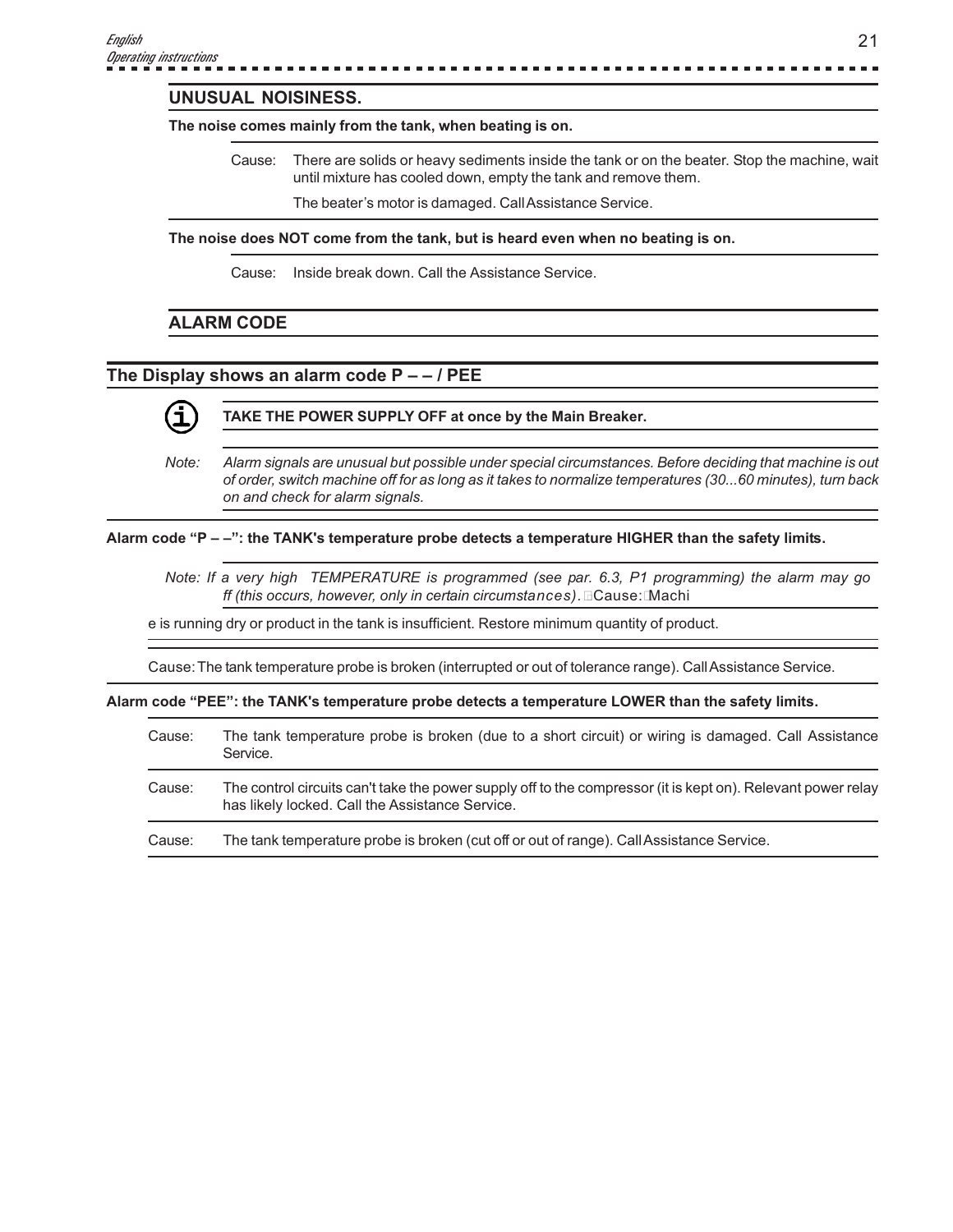

### **ROSS & TELME PRODUCT LINE WARRANTY**

#### **1. Scope:**

 Stoelting, LLC warrants to the first user (the "Buyer") that the freezing cylinders, hoppers, compressors, drive motors, speed reducers, beaters and agitator of Stoelting batch and custard freezers will be free from defects in materials and workmanship under normal use and proper maintenance appearing within two (2) years, and that all other components of such equipment manufactured by Stoelting will be free from defects in material and workmanship under normal use and proper maintenance appearing within twelve (12) months after the date that such equipment is originally installed.

#### **2. Disclaimer of Other Warranties:**

### **THIS WARRANTY IS EXCLUSIVE; AND STOELTING HEREBY DISCLAIMS ANY IMPLIED WARRANTY OF MERCHANTABILITY OR FITNESS FOR PARTICULAR PURPOSE.**

#### **3. Remedies:**

Stoelting,'s sole obligations, and Buyer's sole remedies, for any breach of this warranty shall be the repair or (at Stoelting's option) replacement of the affected component at Stoelting's plant in Kiel, Wisconsin, or (again, at Stoelting's option) refund of the purchase price of the affected equipment, and, during the first twelve (12) months of the warranty period, deinstallation/reinstallation of the affected component from/into the equipment. Those obligations/remedies are subject to the conditions that Buyer (a) signs and returns to Stoelting, upon installation, the Checklist/Warranty Registration Card for the affected equipment, (b) gives Stoelting prompt written notice of any claimed breach of warranty within the applicable warranty period, and (c) delivers the affected equipment to Stoelting or its designated service location, in its original packaging/crating, also within that period. Buyer shall bear the cost and risk of shipping to and from Stoelting's plant or designated service location.

#### **4. Exclusions and Limitations:**

This warranty does not extend to parts, sometimes called "wear parts", which are generally expected to deteriorate and to require replacement as equipment is used, including as examples but not intended to be limited to o-rings, auger seals, auger support bushings and drive belts. All such parts are sold

#### **AS IS.**

Further, Stoelting shall not be responsible to provide any remedy under this warranty with respect to any component that fails by reason of negligence, abnormal use, misuse or abuse, use with parts or equipment not manufactured or supplied by Stoelting, or damage in transit.

 **THE REMEDIES SET FORTH IN THIS WARRANTY SHALL BE THE SOLE LIABILITY STOELTING AND THE EXCLUSIVE REMEDY OF BUYER WITH RESPECT TO EQUIPMENT SUPPLIED BY STOELTING; AND IN NO EVENT SHALL STOELTING BE LIABLE FOR ANY INCIDENTAL OR CONSEQUENTIAL DAMAGES, WHETHER FOR BREACH OF WARRANTY OR OTHER CONTRACT BREACH, NEGLIGENCE OR OTHER TORT, OR ON ANY STRICT LIABILITY THEORY.**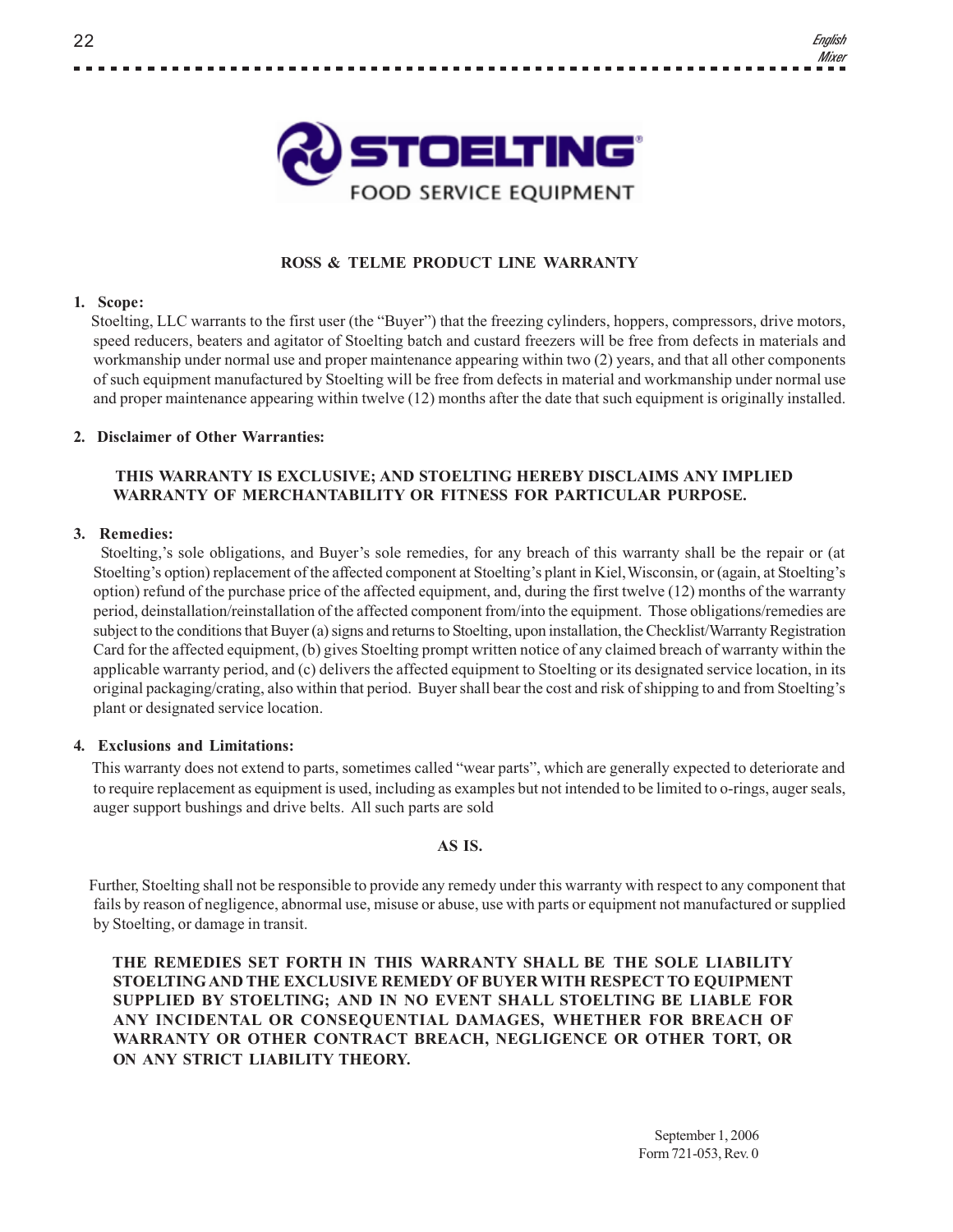| English   |  |
|-----------|--|
| Operating |  |
|           |  |